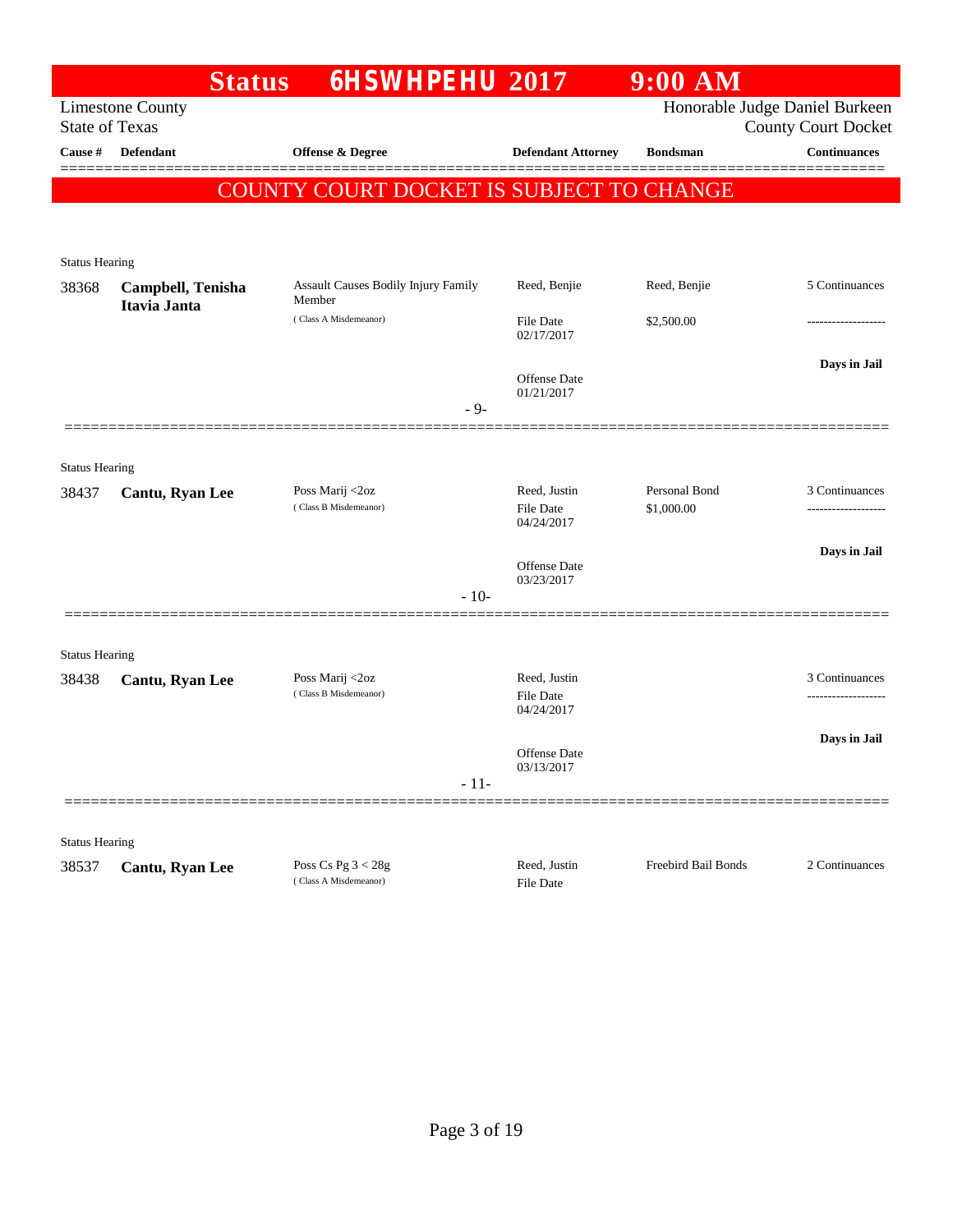|                                  | <b>Status</b>                      | <b>September 19, 2017</b>                |                                   | 9:00 AM                           |                                            |
|----------------------------------|------------------------------------|------------------------------------------|-----------------------------------|-----------------------------------|--------------------------------------------|
|                                  | <b>Limestone County</b>            |                                          |                                   | Honorable Judge Daniel Burkeen    |                                            |
| <b>State of Texas</b><br>Cause # | <b>Defendant</b>                   | <b>Offense &amp; Degree</b>              | <b>Defendant Attorney</b>         | <b>Bondsman</b>                   | County Court Docket<br><b>Continuances</b> |
|                                  |                                    |                                          |                                   |                                   |                                            |
|                                  |                                    | COUNTY COURT DOCKET IS SUBJECT TO CHANGE |                                   |                                   |                                            |
|                                  |                                    |                                          |                                   |                                   |                                            |
| <b>Status Hearing</b>            |                                    |                                          |                                   |                                   |                                            |
| 38538                            | Cantu, Ryan Lee                    | Poss Marij <2oz<br>(Class B Misdemeanor) | Reed, Justin<br><b>File Date</b>  | Freebird Bail Bonds<br>\$2,000.00 | 2 Continuances                             |
|                                  |                                    |                                          | 06/16/2017                        |                                   | .                                          |
|                                  |                                    |                                          | Offense Date                      |                                   | Days in Jail                               |
|                                  |                                    |                                          | 05/06/2017                        |                                   |                                            |
|                                  |                                    | $-13-$                                   |                                   |                                   |                                            |
|                                  |                                    |                                          |                                   |                                   |                                            |
| <b>Review Hearing</b><br>38467   | Carrillo, Emanuel                  | Poss Cs Pg 4 <28g Drug Free Zone         | Reed, Justin                      | County Bail Bonds                 | 3 Continuances                             |
|                                  |                                    | (Class A Misdemeanor)                    | <b>File Date</b><br>05/08/2017    | \$3,000.00                        | ------------------                         |
|                                  |                                    |                                          |                                   |                                   | Days in Jail                               |
|                                  |                                    |                                          | <b>Offense Date</b><br>02/27/2017 |                                   |                                            |
|                                  |                                    | $-14-$                                   |                                   |                                   |                                            |
|                                  |                                    |                                          |                                   |                                   |                                            |
| <b>Status Hearing</b>            |                                    |                                          |                                   |                                   |                                            |
| 38529                            | <b>Churnesky</b> , Tommy<br>George | Poss Marij <2oz                          |                                   | Freebird Bail Bonds               | 2 Continuances                             |
|                                  |                                    | (Class B Misdemeanor)                    | File Date<br>06/15/2017           | \$2,500.00                        |                                            |
|                                  |                                    |                                          |                                   |                                   | Days in Jail                               |
|                                  |                                    |                                          | <b>Offense Date</b><br>05/10/2017 |                                   |                                            |
|                                  |                                    | $-15-$                                   |                                   |                                   |                                            |
|                                  |                                    |                                          |                                   |                                   |                                            |
| <b>Review Hearing</b>            |                                    |                                          |                                   |                                   |                                            |
| 38518                            | <b>Cooper, Wilmer Ray</b>          | Poss Marij <2oz<br>(Class B Misdemeanor) | Cannon, Joe<br><b>File Date</b>   | Cannon, Joe<br>\$2,000.00         | 3 Continuances                             |
|                                  |                                    |                                          | 05/31/2017                        |                                   |                                            |
|                                  |                                    |                                          | <b>Offense Date</b>               |                                   | Days in Jail                               |
|                                  |                                    | $-16-$                                   | 06/03/2016                        |                                   |                                            |
|                                  |                                    |                                          |                                   |                                   |                                            |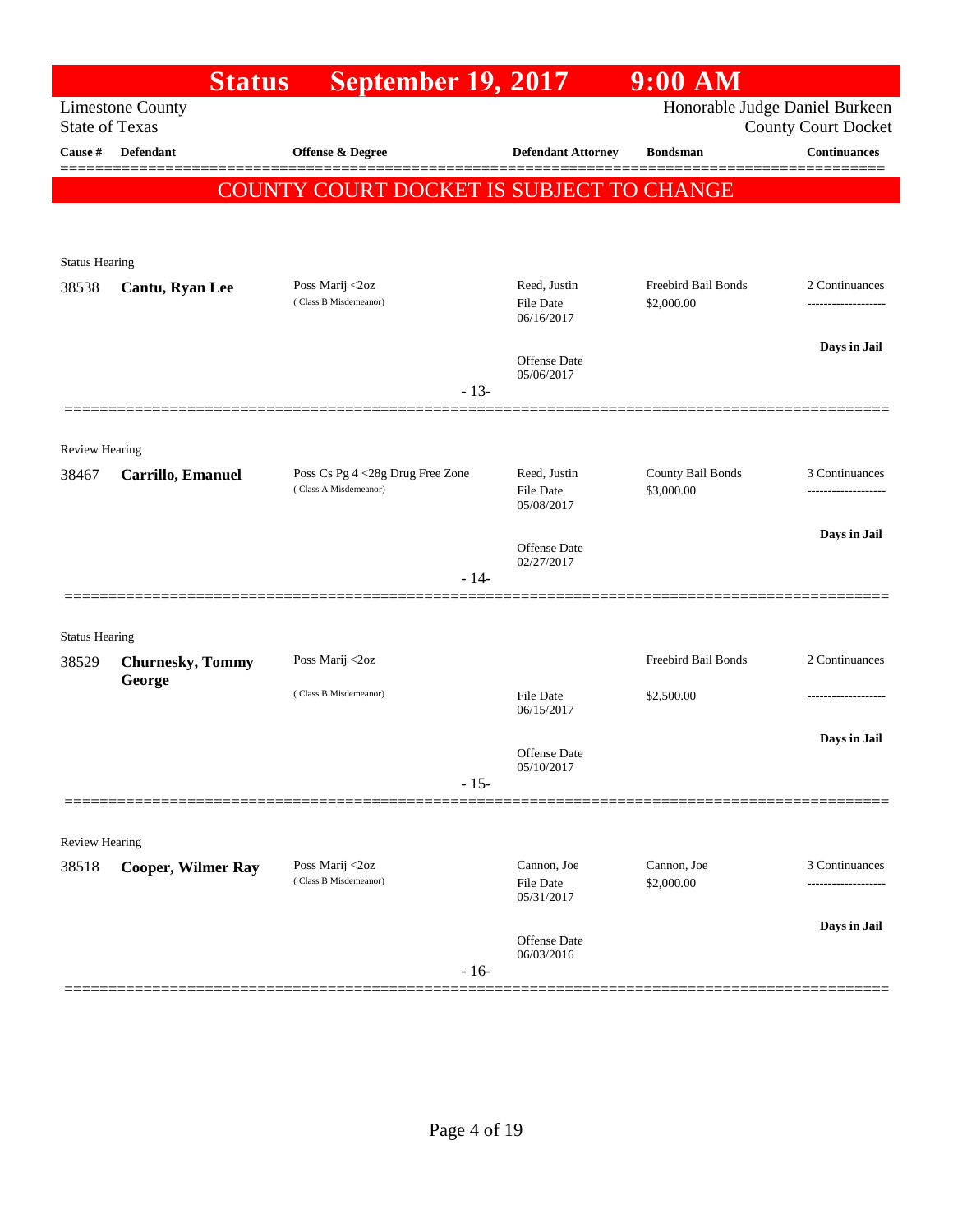|                       | <b>Status</b>                        | <b>September 19, 2017</b>                            |                                   | $9:00$ AM                      |                               |
|-----------------------|--------------------------------------|------------------------------------------------------|-----------------------------------|--------------------------------|-------------------------------|
| <b>State of Texas</b> | <b>Limestone County</b>              |                                                      |                                   | Honorable Judge Daniel Burkeen | <b>County Court Docket</b>    |
| Cause #               | Defendant                            | Offense & Degree                                     | <b>Defendant Attorney</b>         | <b>Bondsman</b>                | <b>Continuances</b><br>====== |
|                       |                                      | COUNTY COURT DOCKET IS SUBJECT TO CHANGE             |                                   |                                |                               |
|                       |                                      |                                                      |                                   |                                |                               |
| <b>Review Hearing</b> |                                      |                                                      |                                   |                                |                               |
| 38149                 | Delacruz, Raul, Jr.                  | Poss Marij <2oz<br>(Class B Misdemeanor)             | Reed, Justin                      | County Bail Bonds              | 8 Continuances                |
|                       |                                      |                                                      | <b>File Date</b><br>08/23/2016    | \$2,000.00                     |                               |
|                       |                                      |                                                      | Offense Date                      |                                | 185 Days in Jail              |
|                       |                                      | $-17-$                                               | 07/19/2016                        |                                |                               |
|                       |                                      |                                                      |                                   |                                |                               |
| Review Hearing        |                                      |                                                      |                                   |                                |                               |
| 38372                 | Dixon, Kaitlyn Brooke                | <b>Assault Causes Bodily Injury Family</b><br>Member | Reed, Stephen M.                  | County Bail Bonds              | 3 Continuances                |
|                       |                                      | (Class A Misdemeanor)                                | File Date<br>02/17/2017           | \$7,500.00                     | -----------------             |
|                       |                                      |                                                      | Offense Date                      |                                | Days in Jail                  |
|                       |                                      | $-18-$                                               | 01/21/2017                        |                                |                               |
|                       |                                      |                                                      |                                   |                                |                               |
| <b>Status Hearing</b> |                                      |                                                      |                                   |                                |                               |
| 38416                 | <b>Forge, Anthony</b><br>Bernard, II | Assault Causes Bodily Injury Family<br>Member        | Reed, Justin                      | Reed, Justin                   | 2 Continuances                |
|                       |                                      | (Class A Misdemeanor)                                | File Date<br>03/22/2017           | \$3,000.00                     | ------------------            |
|                       |                                      |                                                      |                                   |                                | Days in Jail                  |
|                       |                                      |                                                      | Offense Date<br>03/08/2017        |                                |                               |
|                       |                                      | $-19-$                                               |                                   |                                |                               |
| <b>Status Hearing</b> |                                      |                                                      |                                   |                                |                               |
| 38419                 | <b>Franklin, Drevion</b>             | Poss Marij <2oz                                      | Reed, Stephen M.                  | County Bail Bonds              | 4 Continuances                |
|                       | <b>Dante</b>                         | (Class B Misdemeanor)                                | File Date<br>04/06/2017           | \$2,500.00                     |                               |
|                       |                                      |                                                      |                                   |                                | Days in Jail                  |
|                       |                                      |                                                      | <b>Offense Date</b><br>02/16/2017 |                                |                               |
|                       |                                      | $-20-$                                               |                                   |                                |                               |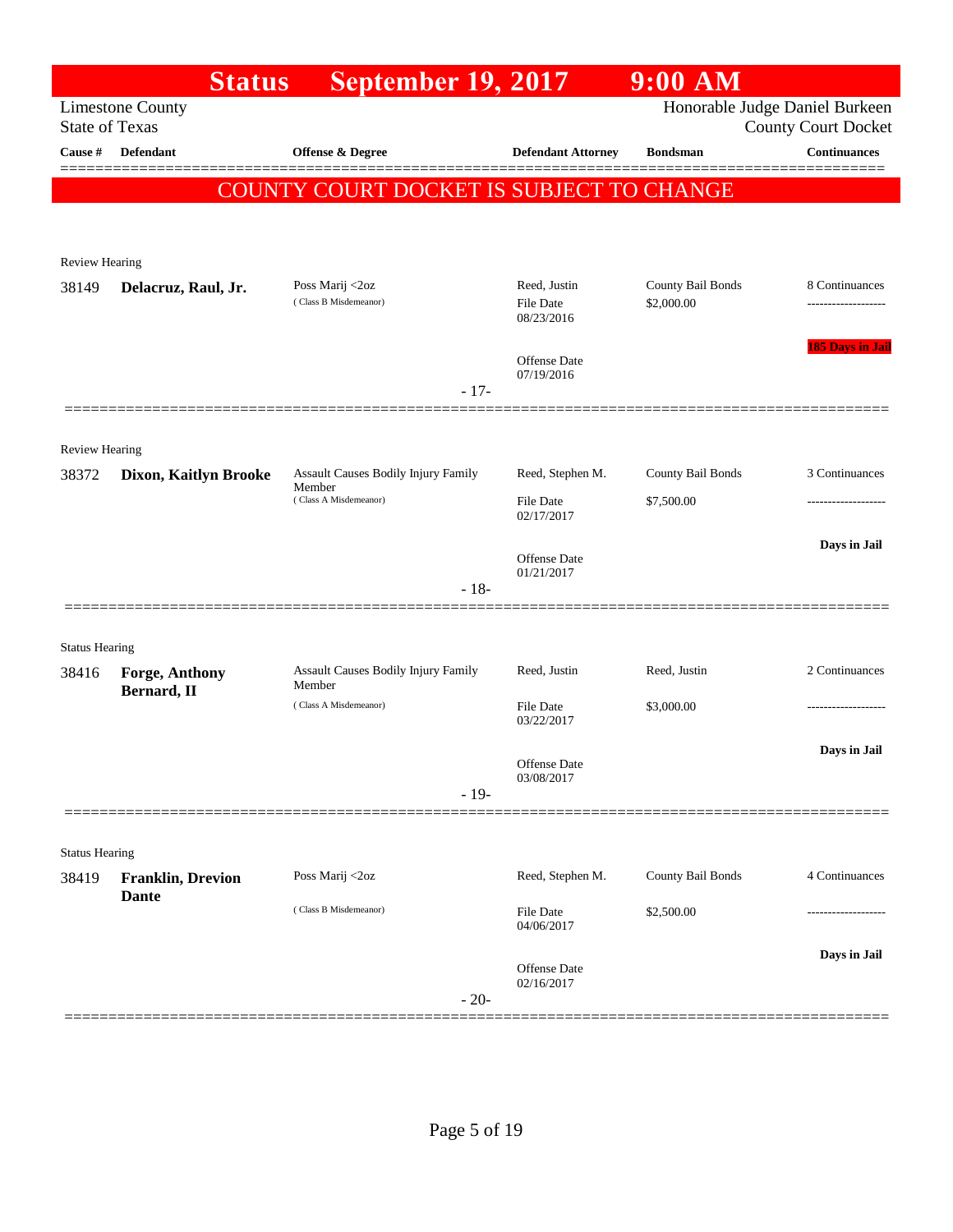|                       | <b>Status</b>                    | <b>September 19, 2017</b>                  |        |                                     | 9:00 AM                     |                                                              |
|-----------------------|----------------------------------|--------------------------------------------|--------|-------------------------------------|-----------------------------|--------------------------------------------------------------|
| <b>State of Texas</b> | <b>Limestone County</b>          |                                            |        |                                     |                             | Honorable Judge Daniel Burkeen<br><b>County Court Docket</b> |
| Cause #               | <b>Defendant</b>                 | Offense & Degree                           |        | <b>Defendant Attorney</b>           | <b>Bondsman</b>             | <b>Continuances</b>                                          |
|                       |                                  | COUNTY COURT DOCKET IS SUBJECT TO CHANGE   |        |                                     |                             |                                                              |
|                       |                                  |                                            |        |                                     |                             |                                                              |
| <b>Status Hearing</b> |                                  |                                            |        |                                     |                             |                                                              |
| 38466                 | Freeman, Leslie David            | Poss Cs Pg $3 < 28g$                       |        |                                     | Freebird Bail Bonds         | 2 Continuances                                               |
|                       |                                  | (Class A Misdemeanor)                      |        | <b>File Date</b><br>05/04/2017      | \$7,500.00                  | .                                                            |
|                       |                                  |                                            |        | Offense Date                        |                             | Days in Jail                                                 |
|                       |                                  |                                            | $-21-$ | 11/12/2016                          |                             |                                                              |
|                       |                                  |                                            |        |                                     |                             |                                                              |
| <b>Status Hearing</b> |                                  |                                            |        |                                     |                             |                                                              |
| 38572                 | Gallegos, Hugo<br><b>Becerra</b> | Poss Marij <2oz                            |        | Reed, Justin                        | County Bail Bonds           | 1 Continuances                                               |
|                       |                                  | (Class B Misdemeanor)                      |        | File Date<br>07/20/2017             | \$2,000.00                  | ---------------                                              |
|                       |                                  |                                            |        | Offense Date                        |                             | Days in Jail                                                 |
|                       |                                  |                                            | $-22-$ | 06/14/2017                          |                             |                                                              |
|                       |                                  |                                            |        |                                     |                             |                                                              |
| <b>Review Hearing</b> |                                  |                                            |        |                                     |                             |                                                              |
| 38281                 | Gore, Jason Claude               | Criminal Trespass<br>(Class B Misdemeanor) |        | Spivey, Shirley<br><b>File Date</b> | Personal Bond<br>\$1,000.00 | 9 Continuances                                               |
|                       |                                  |                                            |        | 12/19/2016                          |                             |                                                              |
|                       |                                  |                                            |        | <b>Offense Date</b>                 |                             | Days in Jail                                                 |
|                       |                                  |                                            | $-23-$ | 11/22/2016                          |                             |                                                              |
|                       |                                  |                                            |        |                                     |                             |                                                              |
| <b>Status Hearing</b> |                                  |                                            |        |                                     |                             |                                                              |
| 38549                 | Green, Michael<br><b>Edward</b>  | Interfer W/Emergency Req For<br>Assistance |        | Tate, Greg                          | County Bail Bonds           | 2 Continuances                                               |
|                       |                                  | (Class A Misdemeanor)                      |        | <b>File Date</b><br>06/22/2017      | \$3,000.00                  |                                                              |
|                       |                                  |                                            |        | <b>Offense Date</b>                 |                             | Days in Jail                                                 |
|                       |                                  |                                            | $-24-$ | 05/19/2017                          |                             |                                                              |
|                       |                                  |                                            |        |                                     |                             |                                                              |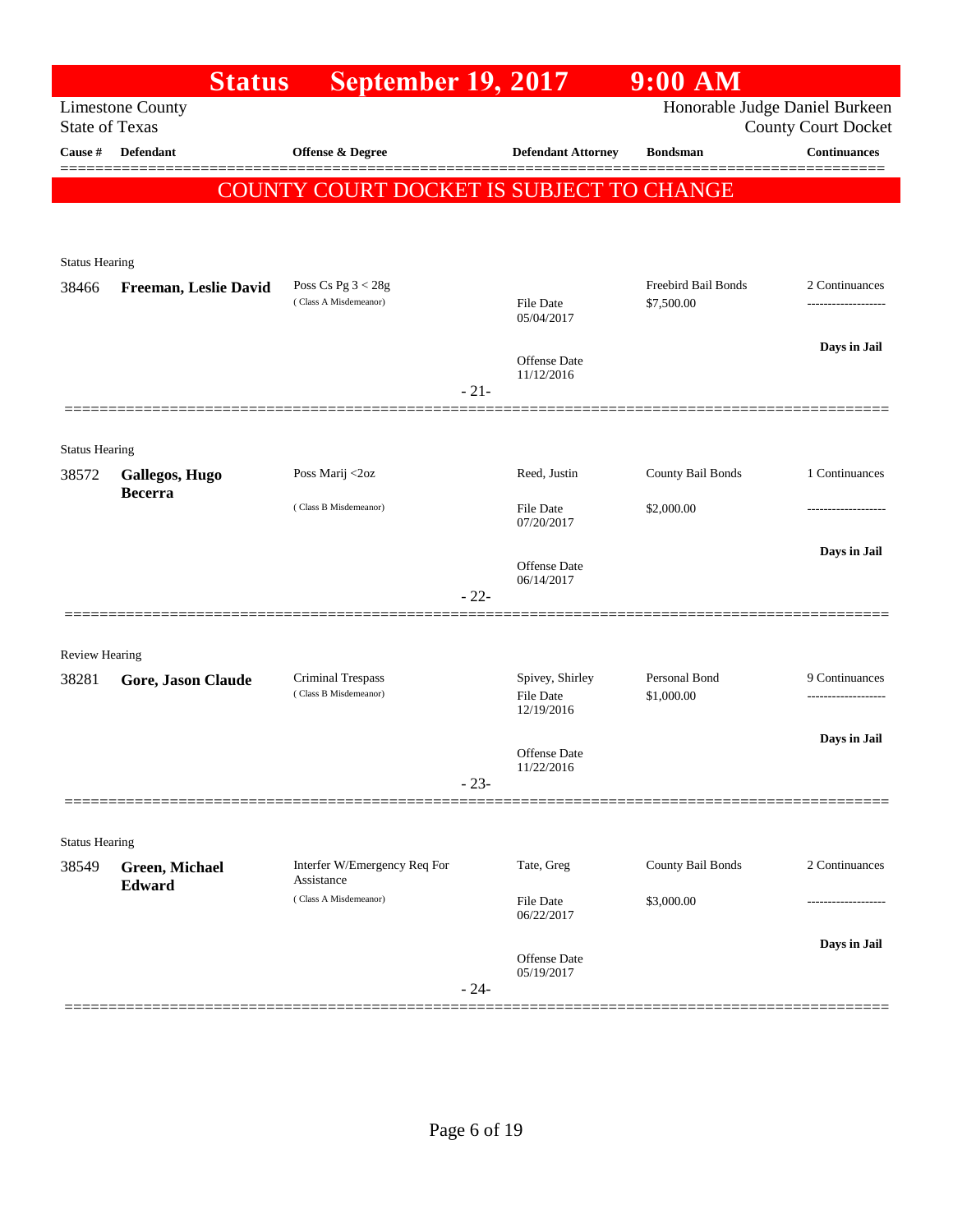|                                | <b>Status</b>            | <b>September 19, 2017</b>                      |                            | $9:00$ AM         |                                                              |
|--------------------------------|--------------------------|------------------------------------------------|----------------------------|-------------------|--------------------------------------------------------------|
| <b>State of Texas</b>          | <b>Limestone County</b>  |                                                |                            |                   | Honorable Judge Daniel Burkeen<br><b>County Court Docket</b> |
| Cause #                        | <b>Defendant</b>         | Offense & Degree                               | <b>Defendant Attorney</b>  | <b>Bondsman</b>   | <b>Continuances</b>                                          |
|                                |                          | COUNTY COURT DOCKET IS SUBJECT TO CHANGE       |                            |                   |                                                              |
|                                |                          |                                                |                            |                   |                                                              |
|                                |                          |                                                |                            |                   |                                                              |
| <b>Status Hearing</b><br>38550 | Green, Michael           | <b>Assault Causes Bodily Injury Family</b>     | Tate, Greg                 | County Bail Bonds | 2 Continuances                                               |
|                                | <b>Edward</b>            | Member<br>(Class A Misdemeanor)                | File Date                  | \$3,000.00        |                                                              |
|                                |                          |                                                | 06/22/2017                 |                   |                                                              |
|                                |                          |                                                | Offense Date<br>05/19/2017 |                   | Days in Jail                                                 |
|                                |                          | $-25-$                                         |                            |                   |                                                              |
|                                |                          |                                                |                            |                   |                                                              |
| <b>Status Hearing</b><br>38551 | Green, Michael           | <b>Unlawful Restraint</b>                      | Tate, Greg                 | County Bail Bonds | 2 Continuances                                               |
|                                | Edward                   | (Class A Misdemeanor)                          | File Date                  | \$3,000.00        |                                                              |
|                                |                          |                                                | 06/22/2017                 |                   |                                                              |
|                                |                          |                                                | Offense Date               |                   | Days in Jail                                                 |
|                                |                          | $-26-$                                         | 05/19/2017                 |                   |                                                              |
|                                |                          |                                                |                            |                   |                                                              |
| <b>Status Hearing</b><br>38505 | Guajardo, Christopher    | Assault Causes Bodily Injury Family            | Latray, Michelle J.        | County Bail Bonds | 3 Continuances                                               |
|                                |                          | Member<br>(Class A Misdemeanor)                | File Date                  | \$3,000.00        | --------------------                                         |
|                                |                          |                                                | 05/19/2017                 |                   |                                                              |
|                                |                          |                                                | Offense Date<br>05/06/2017 |                   | Days in Jail                                                 |
|                                |                          | $-27-$                                         |                            |                   |                                                              |
|                                |                          |                                                |                            |                   |                                                              |
| <b>Review Hearing</b><br>38564 | <b>Hamilton</b> , Jeremy | Driving W/Lic Inv W/Prev                       |                            |                   | 1 Continuances                                               |
|                                | <b>Scott</b>             | Conv/Susp/W/O Fin Res<br>(Class B Misdemeanor) | <b>File Date</b>           |                   |                                                              |
|                                |                          |                                                | 07/10/2017                 |                   |                                                              |
|                                |                          |                                                | <b>Offense</b> Date        |                   | Days in Jail                                                 |
|                                |                          | $-28-$                                         | 05/16/2017                 |                   |                                                              |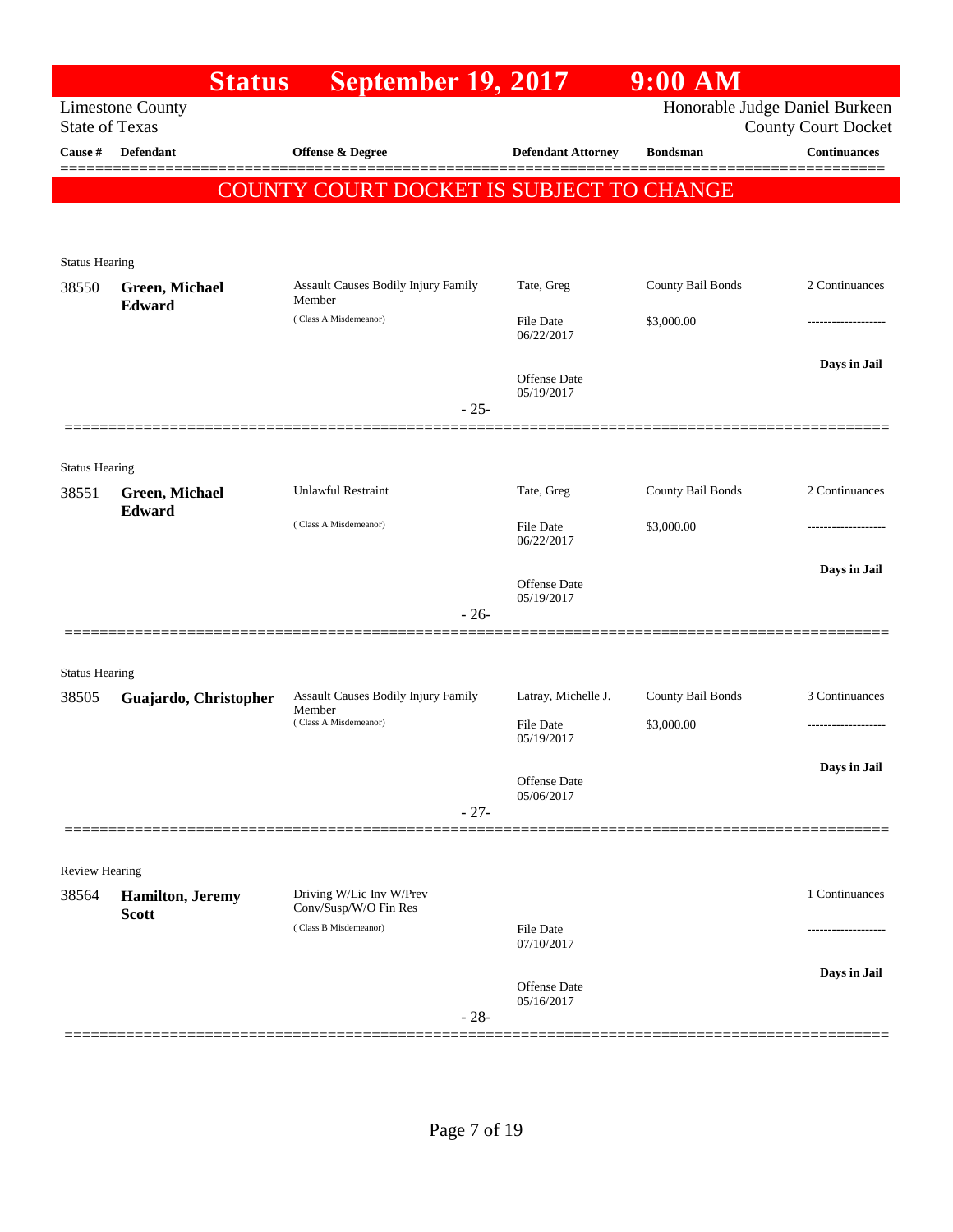|                                | <b>Status</b>            | <b>September 19, 2017</b>                         |        |                                                | $9:00$ AM                       |                                                              |
|--------------------------------|--------------------------|---------------------------------------------------|--------|------------------------------------------------|---------------------------------|--------------------------------------------------------------|
| <b>State of Texas</b>          | <b>Limestone County</b>  |                                                   |        |                                                |                                 | Honorable Judge Daniel Burkeen<br><b>County Court Docket</b> |
| Cause #                        | <b>Defendant</b>         | <b>Offense &amp; Degree</b>                       |        | <b>Defendant Attorney</b>                      | <b>Bondsman</b>                 | <b>Continuances</b>                                          |
|                                |                          | COUNTY COURT DOCKET IS SUBJECT TO CHANGE          |        |                                                |                                 |                                                              |
|                                |                          |                                                   |        |                                                |                                 |                                                              |
| <b>Status Hearing</b>          |                          |                                                   |        |                                                |                                 |                                                              |
| 38299                          | <b>Henderson, Dontre</b> | Evading Arrest Or Detention                       |        | Reed, Justin                                   | Reed, Justin                    | 7 Continuances                                               |
|                                | <b>Markee</b>            | (Class B Misdemeanor)                             |        | <b>File Date</b><br>01/06/2017                 | \$3,000.00                      |                                                              |
|                                |                          |                                                   | $-29-$ | <b>Offense Date</b><br>12/03/2016              |                                 | Days in Jail                                                 |
|                                |                          |                                                   |        |                                                |                                 |                                                              |
| <b>Review Hearing</b>          |                          |                                                   |        |                                                |                                 |                                                              |
| 38545                          | Hoffman, Joseph          | Driving W/Lic Inv W/Prev<br>Conv/Susp/W/O Fin Res |        |                                                | Freebird Bail Bonds             | 3 Continuances                                               |
|                                | <b>Michael</b>           | (Class B Misdemeanor)                             |        | <b>File Date</b>                               | \$2,000.00                      |                                                              |
|                                |                          |                                                   |        | 06/20/2017                                     |                                 | Days in Jail                                                 |
|                                |                          |                                                   |        | <b>Offense Date</b><br>06/11/2017              |                                 |                                                              |
|                                |                          |                                                   | $-30-$ |                                                |                                 |                                                              |
|                                |                          |                                                   |        |                                                |                                 |                                                              |
| <b>Status Hearing</b><br>38434 | Holdman, Quincy Lee      | Poss Marij <2oz                                   |        | Reed, Benjie                                   | Reed, Benjie                    | 3 Continuances                                               |
|                                |                          | (Class B Misdemeanor)                             |        | File Date<br>04/24/2017                        | \$2,500.00                      |                                                              |
|                                |                          |                                                   |        | Offense Date                                   |                                 | Days in Jail                                                 |
|                                |                          |                                                   | $-31-$ | 02/16/2017                                     |                                 |                                                              |
|                                |                          |                                                   |        |                                                |                                 |                                                              |
| <b>Status Hearing</b>          |                          |                                                   |        |                                                |                                 |                                                              |
| 38565                          | Hope, Justiss Ray        | Poss Marij <2oz<br>(Class B Misdemeanor)          |        | Latray, Michelle J.<br>File Date<br>07/10/2017 | County Bail Bonds<br>\$1,000.00 | 1 Continuances<br>.                                          |
|                                |                          |                                                   |        |                                                |                                 | Days in Jail                                                 |
|                                |                          |                                                   | $-32-$ | <b>Offense</b> Date<br>06/23/2017              |                                 |                                                              |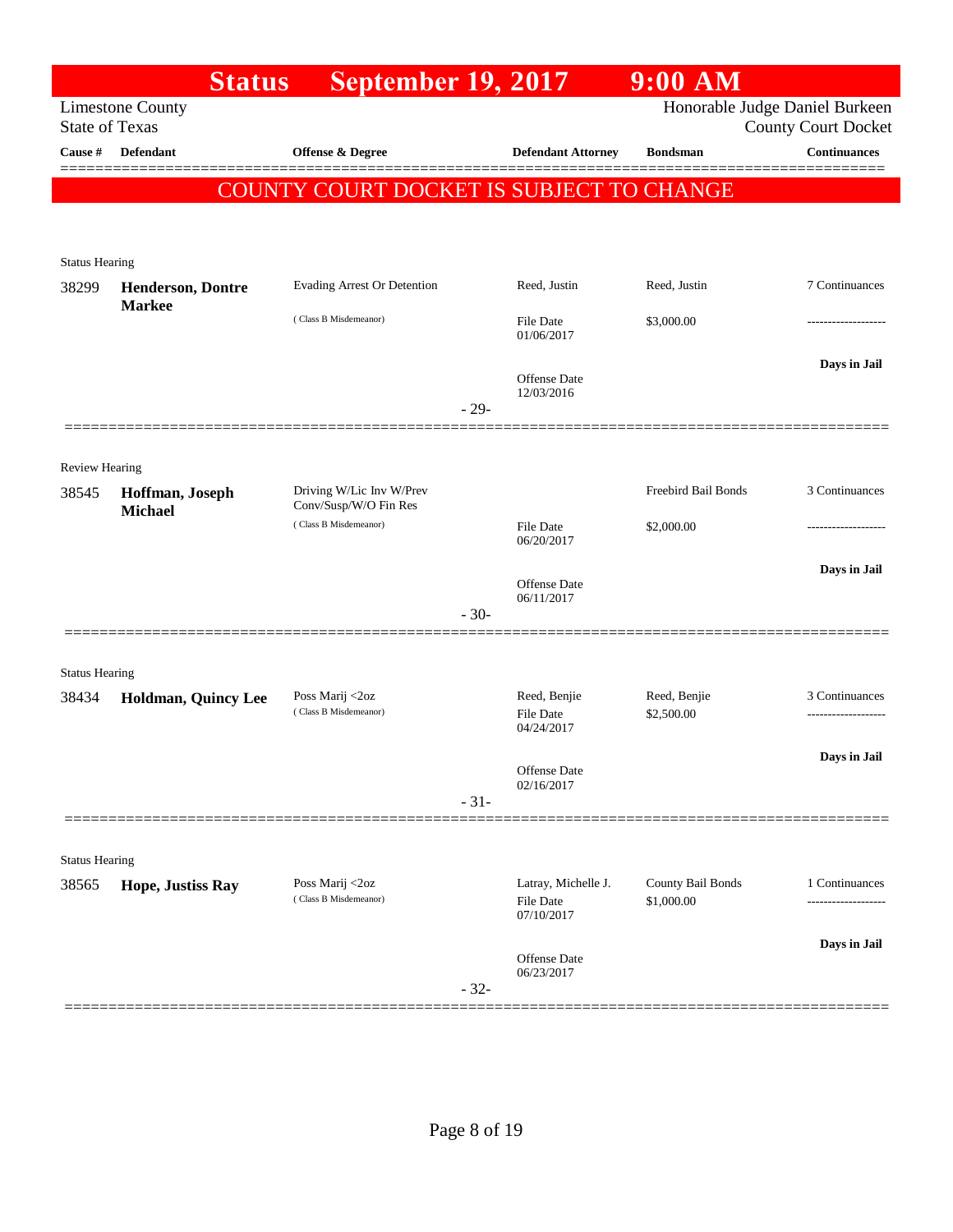|                       | <b>Status</b>           | <b>September 19, 2017</b>                              |        |                                   | $9:00$ AM                       |                            |
|-----------------------|-------------------------|--------------------------------------------------------|--------|-----------------------------------|---------------------------------|----------------------------|
| <b>State of Texas</b> | <b>Limestone County</b> |                                                        |        |                                   | Honorable Judge Daniel Burkeen  | <b>County Court Docket</b> |
| Cause #               | <b>Defendant</b>        | <b>Offense &amp; Degree</b>                            |        | <b>Defendant Attorney</b>         | <b>Bondsman</b>                 | <b>Continuances</b>        |
|                       |                         | COUNTY COURT DOCKET IS SUBJECT TO CHANGE               |        |                                   |                                 |                            |
|                       |                         |                                                        |        |                                   |                                 |                            |
|                       |                         |                                                        |        |                                   |                                 |                            |
| <b>Review Hearing</b> |                         |                                                        |        |                                   |                                 | 2 Continuances             |
| 38339                 | Hopwood, Eboni<br>Renee | Bad Faith Malicious Reckless Report                    |        |                                   | Falls County Bonding            |                            |
|                       |                         | (Class A Misdemeanor)                                  |        | File Date<br>01/25/2017           | \$2,500.00                      |                            |
|                       |                         |                                                        |        |                                   |                                 | Days in Jail               |
|                       |                         |                                                        |        | <b>Offense Date</b><br>12/13/2016 |                                 |                            |
|                       |                         |                                                        | $-33-$ |                                   |                                 |                            |
|                       |                         |                                                        |        |                                   |                                 |                            |
| <b>Status Hearing</b> |                         |                                                        |        |                                   |                                 |                            |
| 38562                 | Hunt, Steven Flint      | Driving While Intoxicated 2nd<br>(Class A Misdemeanor) |        | Reed, Bobby<br><b>File Date</b>   | County Bail Bonds<br>\$3,000.00 | 1 Continuances             |
|                       |                         |                                                        |        | 07/07/2017                        |                                 |                            |
|                       |                         |                                                        |        | Offense Date                      |                                 | Days in Jail               |
|                       |                         |                                                        | $-34-$ | 05/28/2017                        |                                 |                            |
|                       |                         |                                                        |        |                                   |                                 |                            |
| <b>Status Hearing</b> |                         |                                                        |        |                                   |                                 |                            |
| 38509                 | Hutchison, Calob        | Poss Marij <2oz                                        |        |                                   | County Bail Bonds               | 2 Continuances             |
|                       | <b>Delasand</b>         | (Class B Misdemeanor)                                  |        | <b>File Date</b>                  | \$2,000.00                      |                            |
|                       |                         |                                                        |        | 05/23/2017                        |                                 |                            |
|                       |                         |                                                        |        | Offense Date                      |                                 | Days in Jail               |
|                       |                         |                                                        | $-35-$ | 05/05/2017                        |                                 |                            |
|                       |                         |                                                        |        |                                   |                                 |                            |
| <b>Status Hearing</b> |                         |                                                        |        |                                   |                                 |                            |
| 38533                 | <b>Isadore, Dedrick</b> | Viol Bond/Protective Order                             |        | Reed, Benjie                      | Reed, Benjie                    | 2 Continuances             |
|                       | Lewayne                 | (Class A Misdemeanor)                                  |        | <b>File Date</b>                  | \$3,000.00                      |                            |
|                       |                         |                                                        |        | 06/15/2017                        |                                 |                            |
|                       |                         |                                                        |        | Offense Date                      |                                 | Days in Jail               |
|                       |                         |                                                        | $-36-$ | 05/10/2017                        |                                 |                            |
|                       |                         |                                                        |        |                                   |                                 |                            |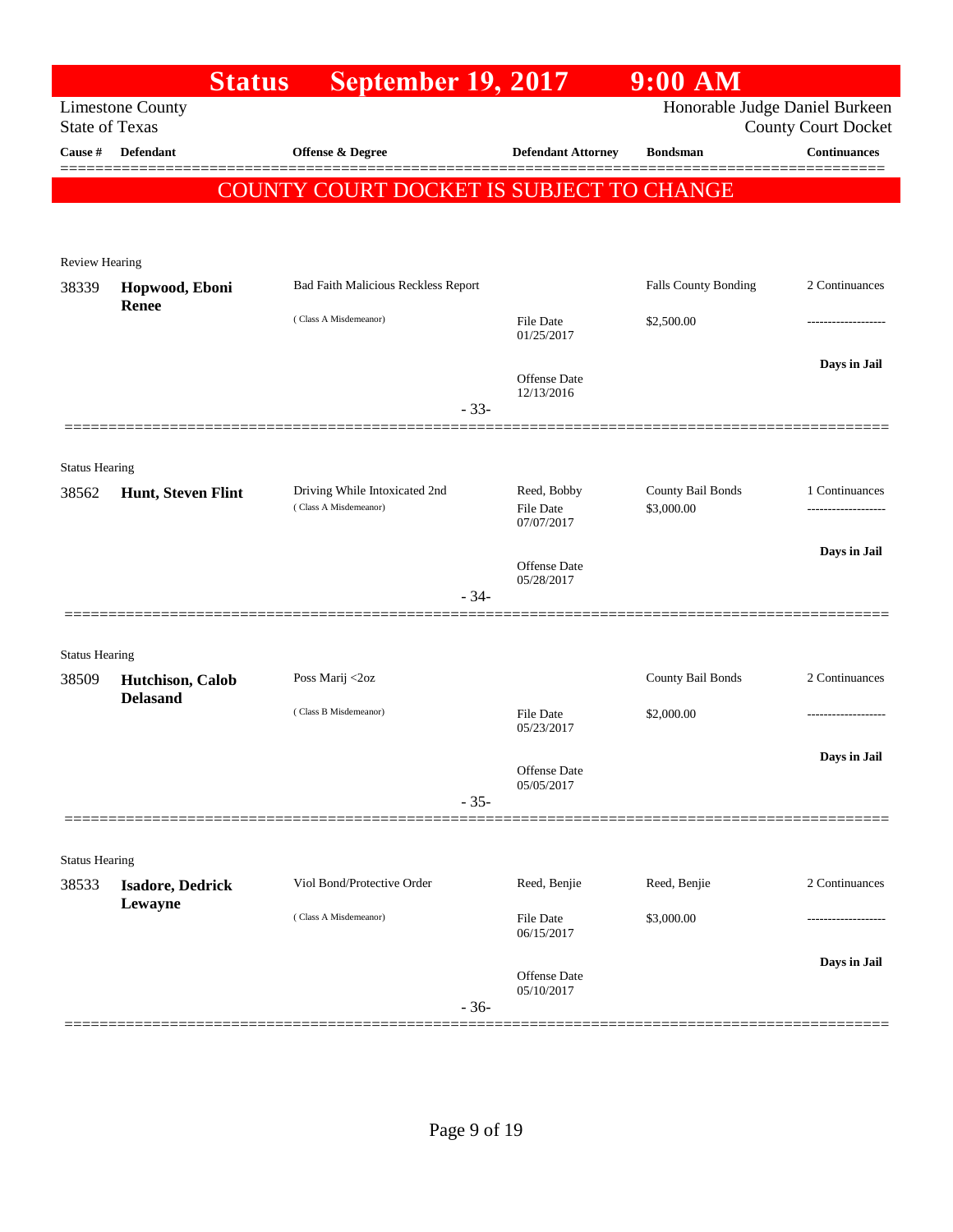|                                | <b>Status</b>                                    | <b>September 19, 2017</b>                     |                                | $9:00$ AM           |                                                              |
|--------------------------------|--------------------------------------------------|-----------------------------------------------|--------------------------------|---------------------|--------------------------------------------------------------|
|                                | <b>Limestone County</b><br><b>State of Texas</b> |                                               |                                |                     | Honorable Judge Daniel Burkeen<br><b>County Court Docket</b> |
| Cause #                        | <b>Defendant</b>                                 | <b>Offense &amp; Degree</b>                   | <b>Defendant Attorney</b>      | <b>Bondsman</b>     | <b>Continuances</b>                                          |
|                                |                                                  | COUNTY COURT DOCKET IS SUBJECT TO CHANGE      |                                |                     |                                                              |
|                                |                                                  |                                               |                                |                     |                                                              |
|                                |                                                  |                                               |                                |                     |                                                              |
| <b>Status Hearing</b>          |                                                  | Poss Marij <2oz                               | Reed, Benjie                   | Reed, Benjie        | 2 Continuances                                               |
| 38534                          | <b>Isadore, Dedrick</b><br>Lewayne               |                                               |                                |                     |                                                              |
|                                |                                                  | (Class B Misdemeanor)                         | <b>File Date</b><br>06/15/2017 | \$2,000.00          |                                                              |
|                                |                                                  |                                               |                                |                     | Days in Jail                                                 |
|                                |                                                  |                                               | Offense Date<br>05/15/2017     |                     |                                                              |
|                                |                                                  | $-37-$                                        |                                |                     |                                                              |
|                                |                                                  |                                               |                                |                     |                                                              |
| <b>Status Hearing</b><br>38308 | Jackson, Dontrevian                              | Fail To Identify Giving False/Ficitious       | Reed, Benjie                   | Reed, Benjie        | 7 Continuances                                               |
|                                |                                                  | Info<br>(Class B Misdemeanor)                 | <b>File Date</b>               | \$2,000.00          |                                                              |
|                                |                                                  |                                               | 01/09/2017                     |                     |                                                              |
|                                |                                                  |                                               | Offense Date                   |                     | Days in Jail                                                 |
|                                |                                                  | $-38-$                                        | 11/21/2016                     |                     |                                                              |
|                                |                                                  |                                               |                                |                     |                                                              |
| <b>Review Hearing</b>          |                                                  |                                               |                                |                     |                                                              |
| 38558                          | <b>Keeling, Tracie Renae</b>                     | Assault Causes Bodily Injury Family<br>Member |                                | Personal Bond       | 1 Continuances                                               |
|                                |                                                  | (Class A Misdemeanor)                         | File Date<br>06/30/2017        | \$1,000.00          | -----------------                                            |
|                                |                                                  |                                               |                                |                     | Days in Jail                                                 |
|                                |                                                  |                                               | Offense Date<br>05/22/2017     |                     |                                                              |
|                                |                                                  | $-39-$                                        |                                |                     |                                                              |
| <b>Status Hearing</b>          |                                                  |                                               |                                |                     |                                                              |
| 38554                          | Lachman, Christopher                             | Engage In Organized Criminal Activity         |                                | Freebird Bail Bonds | 1 Continuances                                               |
|                                | <b>Scott</b>                                     | (Class B Misdemeanor)                         | <b>File Date</b>               | \$2,000.00          |                                                              |
|                                |                                                  |                                               | 06/27/2017                     |                     |                                                              |
|                                |                                                  |                                               | Offense Date                   |                     | Days in Jail                                                 |
|                                |                                                  | $-40-$                                        | 01/05/2017                     |                     |                                                              |
|                                |                                                  |                                               |                                |                     |                                                              |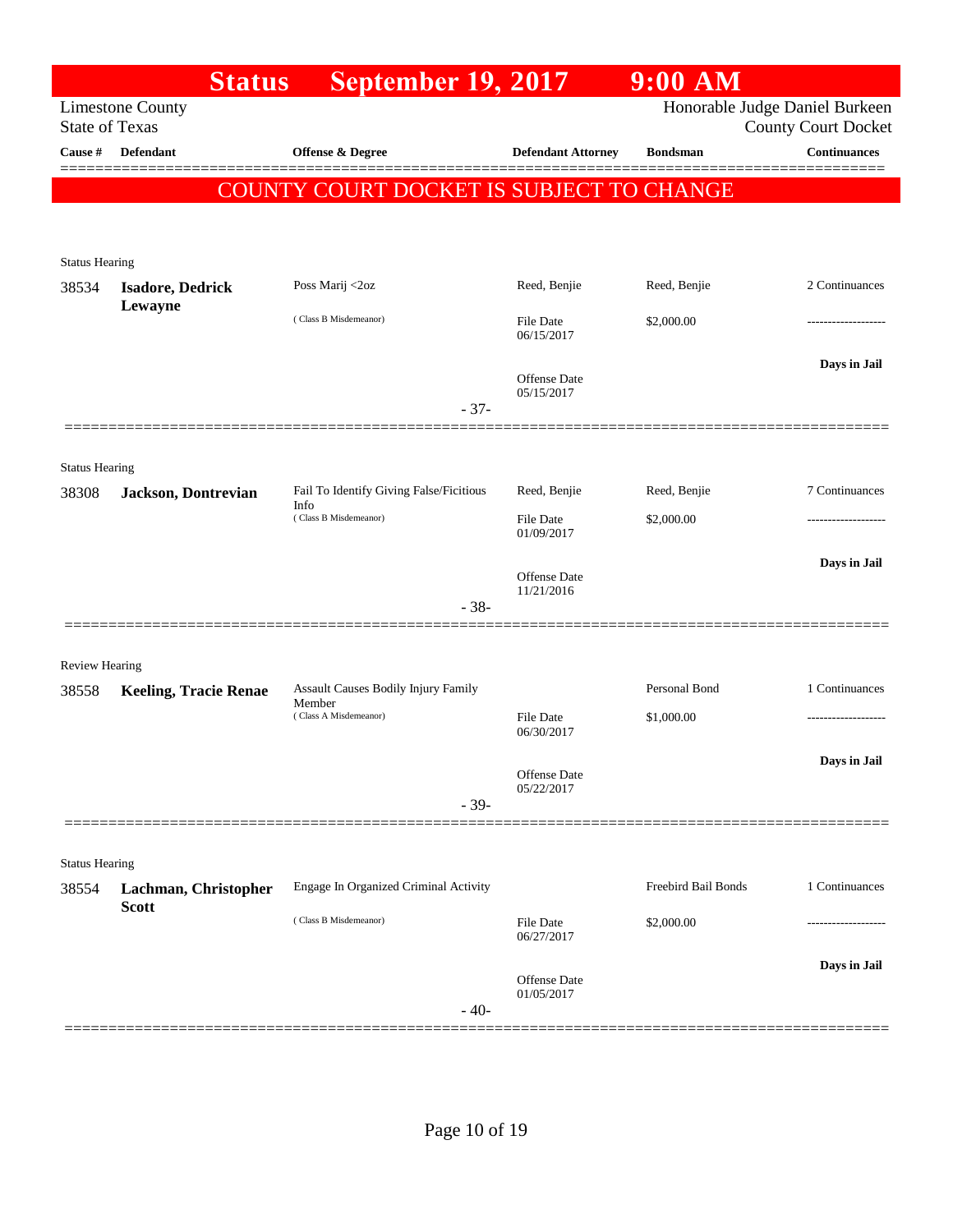|                                | <b>Status</b>            | <b>September 19, 2017</b>                                                  |                                   | $9:00$ AM           |                                                              |
|--------------------------------|--------------------------|----------------------------------------------------------------------------|-----------------------------------|---------------------|--------------------------------------------------------------|
| <b>State of Texas</b>          | <b>Limestone County</b>  |                                                                            |                                   |                     | Honorable Judge Daniel Burkeen<br><b>County Court Docket</b> |
| Cause #                        | Defendant                | <b>Offense &amp; Degree</b>                                                | <b>Defendant Attorney</b>         | <b>Bondsman</b>     | <b>Continuances</b>                                          |
|                                |                          | COUNTY COURT DOCKET IS SUBJECT TO CHANGE                                   |                                   |                     |                                                              |
|                                |                          |                                                                            |                                   |                     |                                                              |
| <b>Status Hearing</b>          |                          |                                                                            |                                   |                     |                                                              |
| 38555                          | Lachman, Christopher     | Engage In Organized Criminal Activity                                      |                                   | Freebird Bail Bonds | 1 Continuances                                               |
|                                | <b>Scott</b>             | (Class A Misdemeanor)                                                      | <b>File Date</b>                  | \$2,500.00          |                                                              |
|                                |                          |                                                                            | 06/27/2017                        |                     |                                                              |
|                                |                          |                                                                            | Offense Date                      |                     | Days in Jail                                                 |
|                                |                          | $-41-$                                                                     | 12/19/2016                        |                     |                                                              |
|                                |                          |                                                                            |                                   |                     |                                                              |
| <b>Review Hearing</b>          |                          |                                                                            |                                   |                     |                                                              |
| 38292                          | Lide, Ricky Ross, Jr.    | Poss Marij <2oz                                                            | Reed, Justin                      | Reed, Justin        | 7 Continuances                                               |
|                                |                          | (Class B Misdemeanor)                                                      | <b>File Date</b><br>01/06/2017    | \$1,000.00          |                                                              |
|                                |                          |                                                                            |                                   |                     | Days in Jail                                                 |
|                                |                          |                                                                            | <b>Offense Date</b><br>10/24/2016 |                     |                                                              |
|                                |                          | $-42-$                                                                     |                                   |                     |                                                              |
|                                |                          |                                                                            |                                   |                     |                                                              |
| <b>Review Hearing</b>          |                          |                                                                            |                                   |                     |                                                              |
| 38293                          | Lide, Ricky Ross, Jr.    | Driving W/Lic Inv W/Prev<br>Conv/Susp/W/O Fin Res<br>(Class B Misdemeanor) | Reed, Justin                      | Reed, Justin        | 7 Continuances                                               |
|                                |                          |                                                                            | <b>File Date</b><br>01/06/2017    | \$1,000.00          |                                                              |
|                                |                          |                                                                            |                                   |                     | Days in Jail                                                 |
|                                |                          |                                                                            | Offense Date<br>10/24/2016        |                     |                                                              |
|                                |                          | $-43-$                                                                     |                                   |                     |                                                              |
|                                |                          |                                                                            |                                   |                     |                                                              |
| <b>Status Hearing</b><br>38155 | <b>Mansel, Sandy Kay</b> | Theft Prop>=\$20<\$500 By Check                                            |                                   | County Bail Bonds   | 1 Continuances                                               |
|                                |                          | (Class B Misdemeanor)                                                      | File Date<br>08/26/2016           | \$1,000.00          | .                                                            |
|                                |                          |                                                                            |                                   |                     | Days in Jail                                                 |
|                                |                          |                                                                            | Offense Date<br>07/16/2015        |                     |                                                              |
|                                |                          | $-44-$                                                                     |                                   |                     |                                                              |
|                                |                          |                                                                            |                                   |                     |                                                              |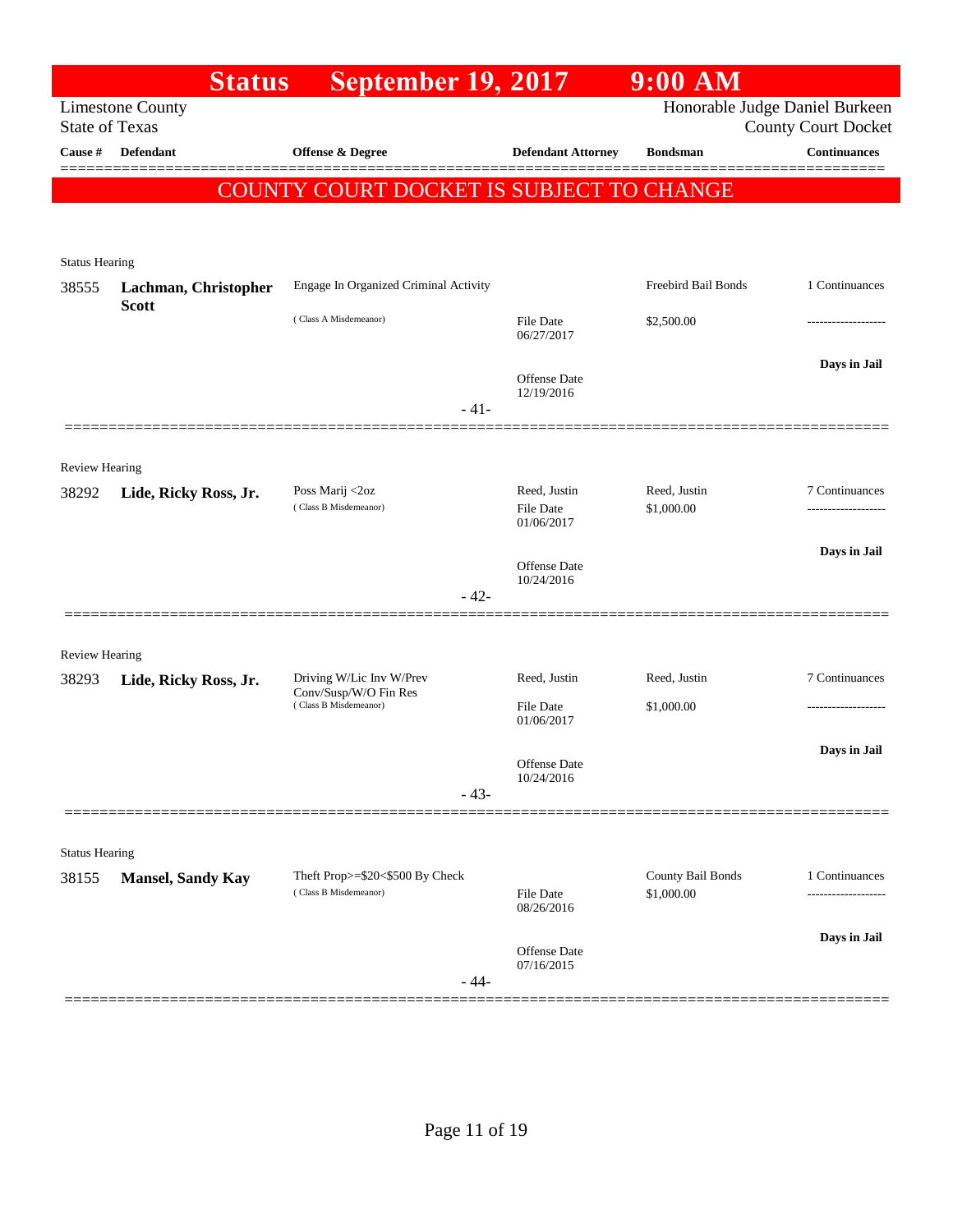|                                | <b>Status</b>                      | September 19, 2017                       |                                   | 9:00 AM                        |                            |
|--------------------------------|------------------------------------|------------------------------------------|-----------------------------------|--------------------------------|----------------------------|
| <b>State of Texas</b>          | <b>Limestone County</b>            |                                          |                                   | Honorable Judge Daniel Burkeen | <b>County Court Docket</b> |
| Cause #                        | <b>Defendant</b>                   | <b>Offense &amp; Degree</b>              | <b>Defendant Attorney</b>         | <b>Bondsman</b>                | <b>Continuances</b>        |
|                                |                                    |                                          |                                   |                                |                            |
|                                |                                    | COUNTY COURT DOCKET IS SUBJECT TO CHANGE |                                   |                                |                            |
|                                |                                    |                                          |                                   |                                |                            |
| <b>Review Hearing</b>          |                                    |                                          |                                   |                                |                            |
| 38093                          | Martin, Shermika<br><b>Dachell</b> | Theft Prop >=\$750<\$2,500               |                                   | Ace Bail Bonds - Jasper        | 2 Continuances             |
|                                |                                    | (Class A Misdemeanor)                    | <b>File Date</b><br>08/03/2016    | \$1,000.00                     |                            |
|                                |                                    |                                          | Offense Date                      |                                | Days in Jail               |
|                                |                                    | $-45-$                                   | 03/28/2016                        |                                |                            |
|                                |                                    |                                          |                                   |                                |                            |
| <b>Review Hearing</b>          |                                    |                                          |                                   |                                |                            |
| 38275                          | Martin, Shermika                   | Bail Jumping And Fail To Appear          |                                   |                                | 2 Continuances             |
|                                | <b>Dachell</b>                     | (Class A Misdemeanor)                    | File Date                         |                                |                            |
|                                |                                    |                                          | 12/06/2016                        |                                |                            |
|                                |                                    |                                          | <b>Offense Date</b><br>12/01/2016 |                                | Days in Jail               |
|                                |                                    | $-46-$                                   |                                   |                                |                            |
|                                |                                    |                                          |                                   |                                |                            |
| <b>Status Hearing</b><br>38576 | <b>McKellip, Jamie Renee</b>       | Engage In Organized Criminal Activity    |                                   | <b>AAA Bail Bonds</b>          | 1 Continuances             |
|                                |                                    | (Class A Misdemeanor)                    | <b>File Date</b><br>07/20/2017    | \$2,000.00                     |                            |
|                                |                                    |                                          |                                   |                                | Days in Jail               |
|                                |                                    |                                          | Offense Date<br>12/19/2016        |                                |                            |
|                                |                                    | $-47-$                                   |                                   |                                |                            |
|                                |                                    |                                          |                                   |                                |                            |
| <b>Status Hearing</b><br>38577 | <b>McKellip, Jamie Renee</b>       | Engage In Organized Criminal Activity    |                                   | <b>AAA Bail Bonds</b>          | 1 Continuances             |
|                                |                                    | (Class B Misdemeanor)                    | <b>File Date</b><br>07/20/2017    | \$2,500.00                     | .                          |
|                                |                                    |                                          |                                   |                                | Days in Jail               |
|                                |                                    | $-48-$                                   | <b>Offense Date</b><br>01/05/2017 |                                |                            |
|                                |                                    |                                          |                                   |                                |                            |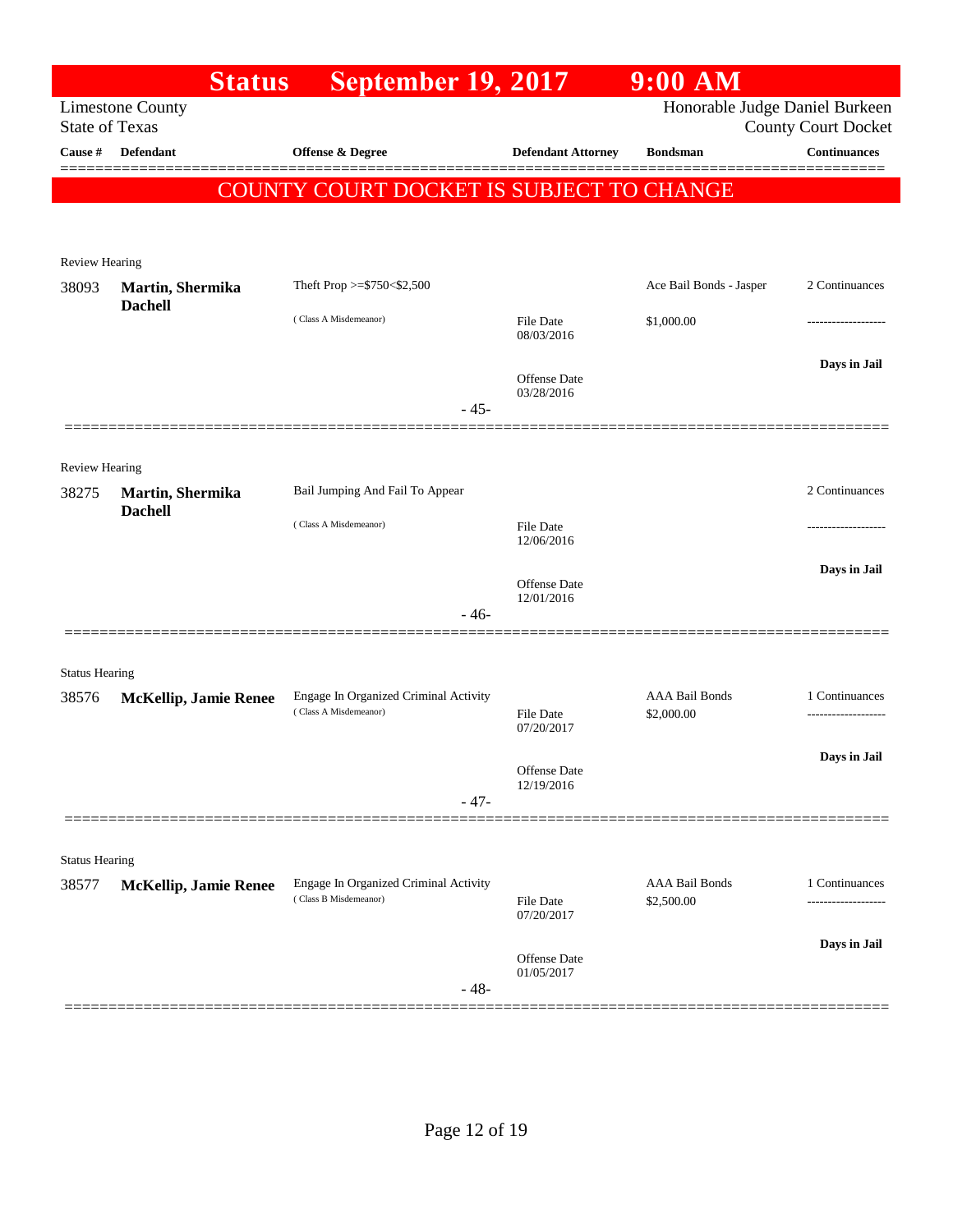|                                | <b>Status</b>               | <b>September 19, 2017</b>                                     |                                   | $9:00$ AM                       |                                                              |
|--------------------------------|-----------------------------|---------------------------------------------------------------|-----------------------------------|---------------------------------|--------------------------------------------------------------|
| <b>State of Texas</b>          | <b>Limestone County</b>     |                                                               |                                   |                                 | Honorable Judge Daniel Burkeen<br><b>County Court Docket</b> |
| Cause #                        | <b>Defendant</b>            | <b>Offense &amp; Degree</b>                                   | <b>Defendant Attorney</b>         | <b>Bondsman</b>                 | <b>Continuances</b>                                          |
|                                |                             | COUNTY COURT DOCKET IS SUBJECT TO CHANGE                      |                                   |                                 |                                                              |
|                                |                             |                                                               |                                   |                                 |                                                              |
| Plea Hearing                   |                             |                                                               |                                   |                                 |                                                              |
| 38341                          | Middleton, Todd             | Poss Cs Pg $3 < 28g$                                          | Reed, Benjie                      | Reed, Benjie                    | 6 Continuances                                               |
|                                | Orlando                     | (Class A Misdemeanor)                                         | <b>File Date</b><br>01/26/2017    | \$3,000.00                      |                                                              |
|                                |                             |                                                               | Offense Date<br>12/14/2016        |                                 | Days in Jail                                                 |
|                                |                             | $-49-$                                                        |                                   |                                 |                                                              |
| <b>Status Hearing</b>          |                             |                                                               |                                   |                                 |                                                              |
| 38567                          | <b>Miller, Lane William</b> | Driving While Intoxicated Bac >=0.15<br>(Class A Misdemeanor) | Reed, Bobby<br><b>File Date</b>   | County Bail Bonds<br>\$2,500.00 | 1 Continuances                                               |
|                                |                             |                                                               | 07/10/2017                        |                                 |                                                              |
|                                |                             |                                                               | <b>Offense Date</b><br>02/16/2017 |                                 | Days in Jail                                                 |
|                                |                             | $-50-$                                                        |                                   |                                 |                                                              |
|                                |                             |                                                               |                                   |                                 |                                                              |
| <b>Status Hearing</b><br>38563 | Nguyen, Ngoc Tan            | Poss Marij <2oz                                               | Bankhead, John R.                 | County Bail Bonds               | 1 Continuances                                               |
|                                |                             | (Class B Misdemeanor)                                         | File Date<br>07/10/2017           | \$2,500.00                      | .                                                            |
|                                |                             |                                                               | <b>Offense Date</b>               |                                 | Days in Jail                                                 |
|                                |                             | $-51-$                                                        | 06/08/2017                        |                                 |                                                              |
|                                |                             |                                                               |                                   |                                 |                                                              |
| <b>Review Hearing</b>          |                             |                                                               |                                   |                                 |                                                              |
| 37721                          | <b>Nodine, Cindy Zamora</b> | Driving W/Lic Inv W/Prev<br>Conv/Susp/W/O Fin Res             |                                   | Personal Bond                   | 12 Continuances                                              |
|                                |                             | (Class B Misdemeanor)                                         | <b>File Date</b><br>11/19/2015    | \$1,000.00                      | --------------                                               |
|                                |                             |                                                               | <b>Offense Date</b>               |                                 | Days in Jail                                                 |
|                                |                             | $-52-$                                                        | 08/21/2015                        |                                 |                                                              |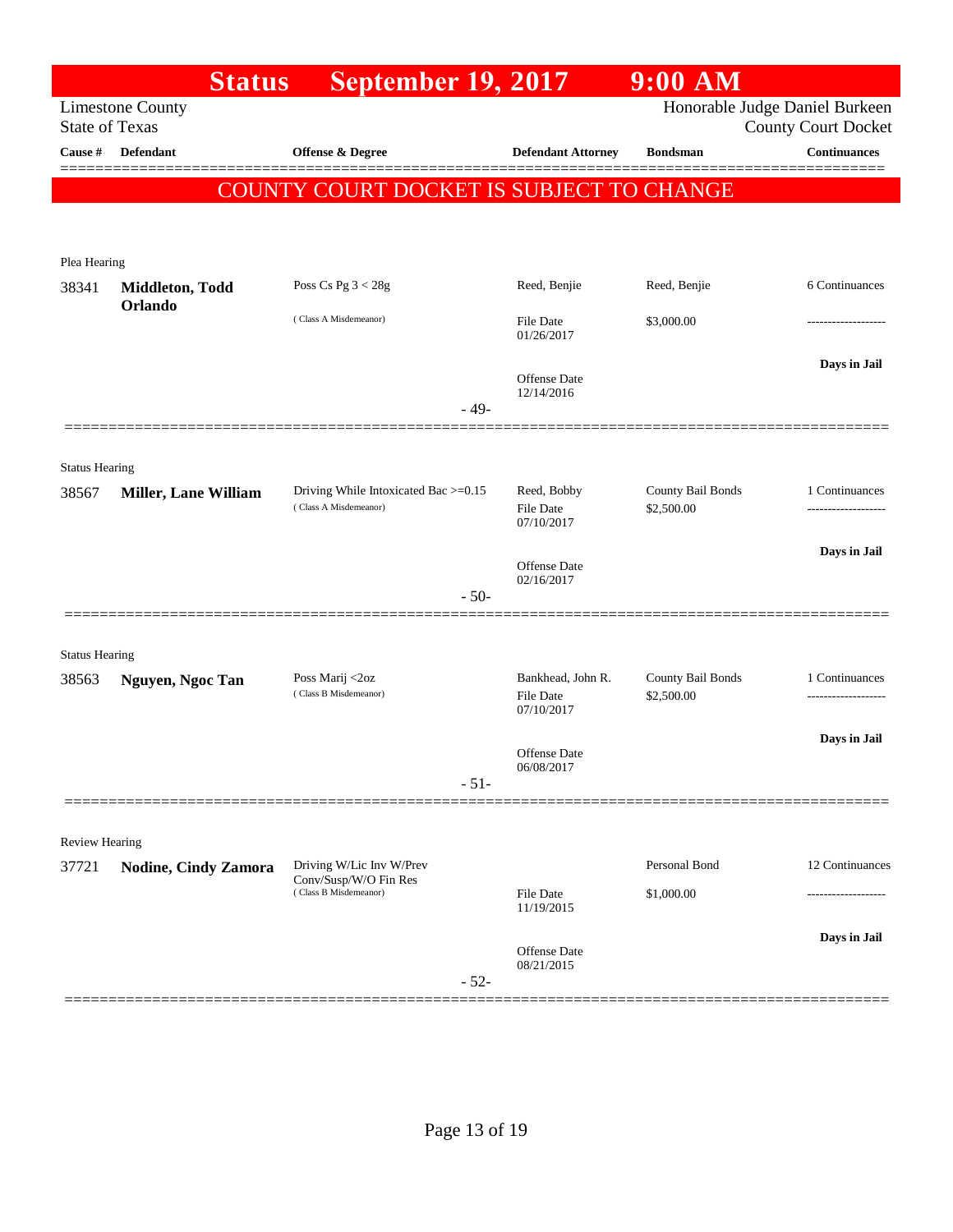|                       |                            | <b>Status</b> | <b>September 19, 2017</b>                                              |                         |                            | $9:00$ AM                              |                            |
|-----------------------|----------------------------|---------------|------------------------------------------------------------------------|-------------------------|----------------------------|----------------------------------------|----------------------------|
| <b>State of Texas</b> | <b>Limestone County</b>    |               |                                                                        |                         |                            | Honorable Judge Daniel Burkeen         | <b>County Court Docket</b> |
| Cause #               | <b>Defendant</b>           |               | <b>Offense &amp; Degree</b>                                            |                         | <b>Defendant Attorney</b>  | <b>Bondsman</b>                        | <b>Continuances</b>        |
|                       |                            |               | COUNTY COURT DOCKET IS SUBJECT TO CHANGE                               |                         |                            |                                        |                            |
|                       |                            |               |                                                                        |                         |                            |                                        |                            |
| <b>Status Hearing</b> |                            |               |                                                                        |                         |                            |                                        |                            |
| 38503                 | Norris, William Heath      |               | Driving W/Lic Inv W/Prev<br>Conv/Susp/W/O Fin Res                      |                         | Reed, Benjie               | Reed, Benjie                           | 3 Continuances             |
|                       |                            |               | (Class B Misdemeanor)                                                  | File Date<br>05/17/2017 | \$2,000.00                 | ------------------                     |                            |
|                       |                            |               |                                                                        |                         | <b>Offense Date</b>        |                                        | Days in Jail               |
|                       |                            |               |                                                                        | $-53-$                  | 04/20/2017                 |                                        |                            |
|                       |                            |               |                                                                        |                         |                            |                                        |                            |
| Arraignment           |                            |               |                                                                        |                         |                            |                                        |                            |
| 38570                 | Norris, William Heath      |               | Driving W/Lic Inv W/Prev<br>Conv/Susp/W/O Fin Res                      |                         | Reed, Benjie               | Reed, Benjie                           | 2 Continuances             |
|                       |                            |               | (Class B Misdemeanor)                                                  |                         | File Date<br>07/18/2017    | \$1,000.00                             | ------------------         |
|                       |                            |               |                                                                        |                         | <b>Offense Date</b>        |                                        | Days in Jail               |
|                       |                            |               |                                                                        | $-54-$                  | 06/02/2017                 |                                        |                            |
|                       |                            |               |                                                                        |                         |                            |                                        |                            |
| <b>Review Hearing</b> |                            |               |                                                                        |                         |                            |                                        |                            |
| 38070                 | <b>Oneal, Russell Gene</b> |               | Assault Causes Bodily Injury Family<br>Member<br>(Class A Misdemeanor) |                         |                            | Coming To Get You Bail<br><b>Bonds</b> | 2 Continuances             |
|                       |                            |               |                                                                        |                         | File Date<br>07/01/2016    | \$3,000.00                             |                            |
|                       |                            |               |                                                                        |                         | Offense Date               |                                        | Days in Jail               |
|                       |                            |               |                                                                        | $-55-$                  | 05/28/2016                 |                                        |                            |
|                       |                            |               |                                                                        |                         |                            |                                        |                            |
| <b>Review Hearing</b> |                            |               | Driving W/Lic Inv W/Prev                                               |                         |                            | Coming To Get You Bail                 | 2 Continuances             |
| 38175                 | <b>Oneal, Russell Gene</b> |               | Conv/Susp/W/O Fin Res<br>(Class B Misdemeanor)                         |                         | <b>File Date</b>           | <b>Bonds</b><br>\$1,500.00             |                            |
|                       |                            |               |                                                                        |                         | 09/15/2016                 |                                        |                            |
|                       |                            |               |                                                                        |                         | Offense Date<br>07/04/2016 |                                        | Days in Jail               |
|                       |                            |               |                                                                        | $-56-$                  |                            |                                        |                            |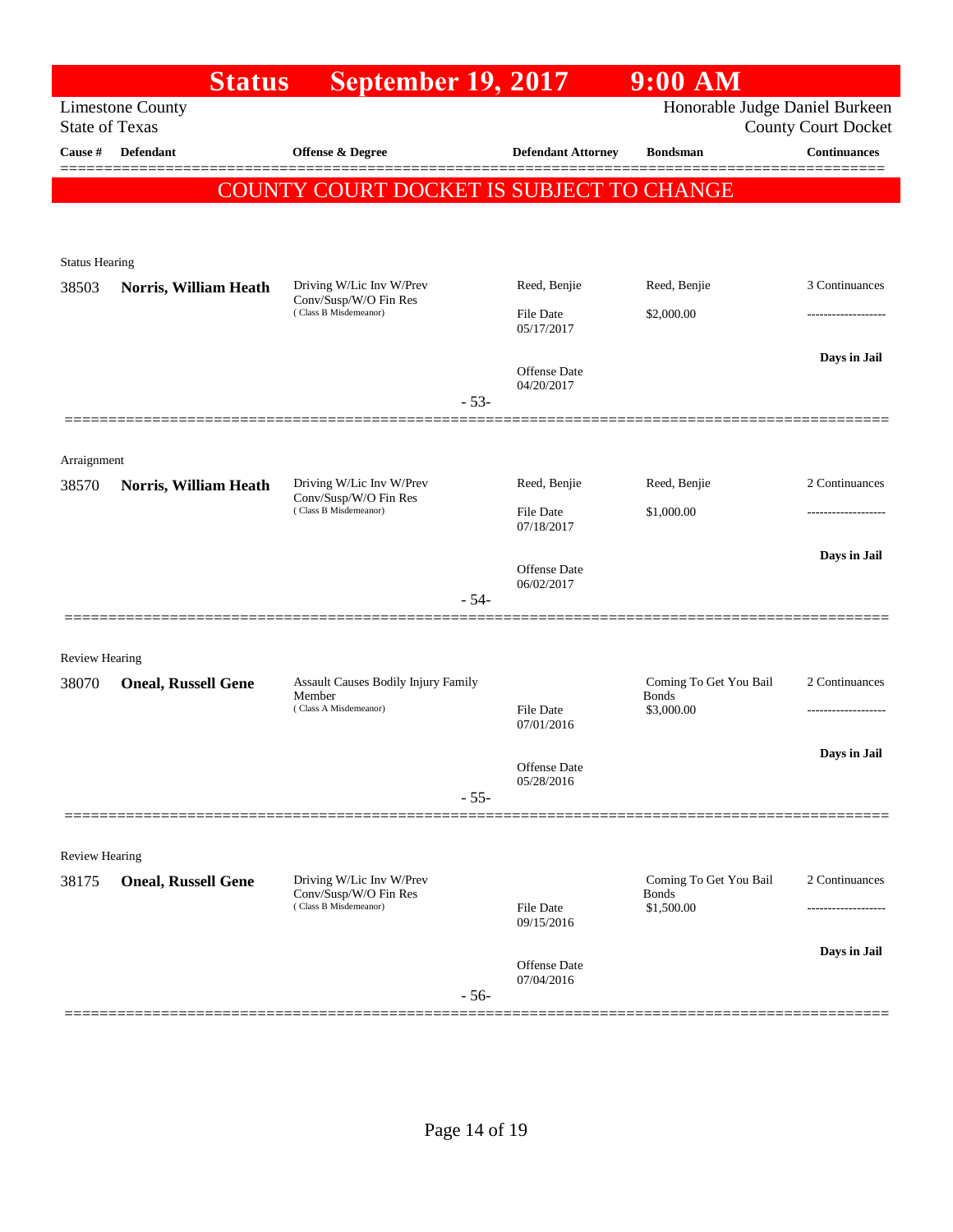|                                | <b>Status</b>           | September 19, 2017                                                         |              |                                            | $9:00$ AM                       |                                                              |
|--------------------------------|-------------------------|----------------------------------------------------------------------------|--------------|--------------------------------------------|---------------------------------|--------------------------------------------------------------|
| <b>State of Texas</b>          | <b>Limestone County</b> |                                                                            |              |                                            |                                 | Honorable Judge Daniel Burkeen<br><b>County Court Docket</b> |
| Cause #                        | <b>Defendant</b>        | Offense & Degree                                                           |              | <b>Defendant Attorney</b>                  | <b>Bondsman</b>                 | <b>Continuances</b>                                          |
|                                |                         | COUNTY COURT DOCKET IS SUBJECT TO CHANGE                                   |              |                                            |                                 |                                                              |
|                                |                         |                                                                            |              |                                            |                                 |                                                              |
| <b>Status Hearing</b>          |                         |                                                                            |              |                                            |                                 |                                                              |
| 38502                          | Perales, Luis Antonio   | Driving W/Lic Inv W/Prev                                                   |              | Reed, Justin                               | Reed, Justin                    | 2 Continuances                                               |
|                                |                         | Conv/Susp/W/O Fin Res<br>(Class B Misdemeanor)                             |              | <b>File Date</b><br>05/17/2017             | \$2,000.00                      |                                                              |
|                                |                         |                                                                            | $-57-$       | Offense Date<br>04/19/2017                 |                                 | Days in Jail                                                 |
|                                |                         |                                                                            |              |                                            |                                 |                                                              |
| <b>Review Hearing</b>          |                         |                                                                            |              |                                            |                                 |                                                              |
| 38140                          | Perkins, Anna Sharp     | Driving W/Lic Inv W/Prev<br>Conv/Susp/W/O Fin Res<br>(Class B Misdemeanor) | Reed, Benjie |                                            | 10 Continuances                 |                                                              |
|                                |                         |                                                                            |              | <b>File Date</b><br>08/23/2016             |                                 |                                                              |
|                                |                         |                                                                            |              | <b>Offense Date</b>                        |                                 | Days in Jail                                                 |
|                                |                         |                                                                            | $-58-$       | 10/13/2015                                 |                                 |                                                              |
|                                |                         |                                                                            |              |                                            |                                 |                                                              |
| <b>Status Hearing</b>          |                         |                                                                            |              |                                            |                                 |                                                              |
| 38583                          | Porch, Carol Lee        | Terroristic Threat Of Family/Household<br>(Class A Misdemeanor)            |              | Moore, David E.<br>File Date<br>07/25/2017 | County Bail Bonds<br>\$5,000.00 | 1 Continuances<br>                                           |
|                                |                         |                                                                            |              |                                            |                                 | Days in Jail                                                 |
|                                |                         |                                                                            |              | Offense Date<br>07/05/2017                 |                                 |                                                              |
|                                |                         |                                                                            | $-59-$       |                                            |                                 |                                                              |
|                                |                         |                                                                            |              |                                            |                                 |                                                              |
| <b>Review Hearing</b><br>38444 | Reyes, Gilberto, Sr.    | Driving W/Lic Inv W/Prev                                                   |              | Reed, Benjie                               | Reed, Benjie                    | 3 Continuances                                               |
|                                |                         | Conv/Susp/W/O Fin Res<br>(Class B Misdemeanor)                             |              | File Date                                  | \$2,000.00                      |                                                              |
|                                |                         |                                                                            |              | 04/24/2017                                 |                                 |                                                              |
|                                |                         |                                                                            | $-60-$       | Offense Date<br>03/22/2017                 |                                 | Days in Jail                                                 |
|                                |                         |                                                                            |              |                                            |                                 |                                                              |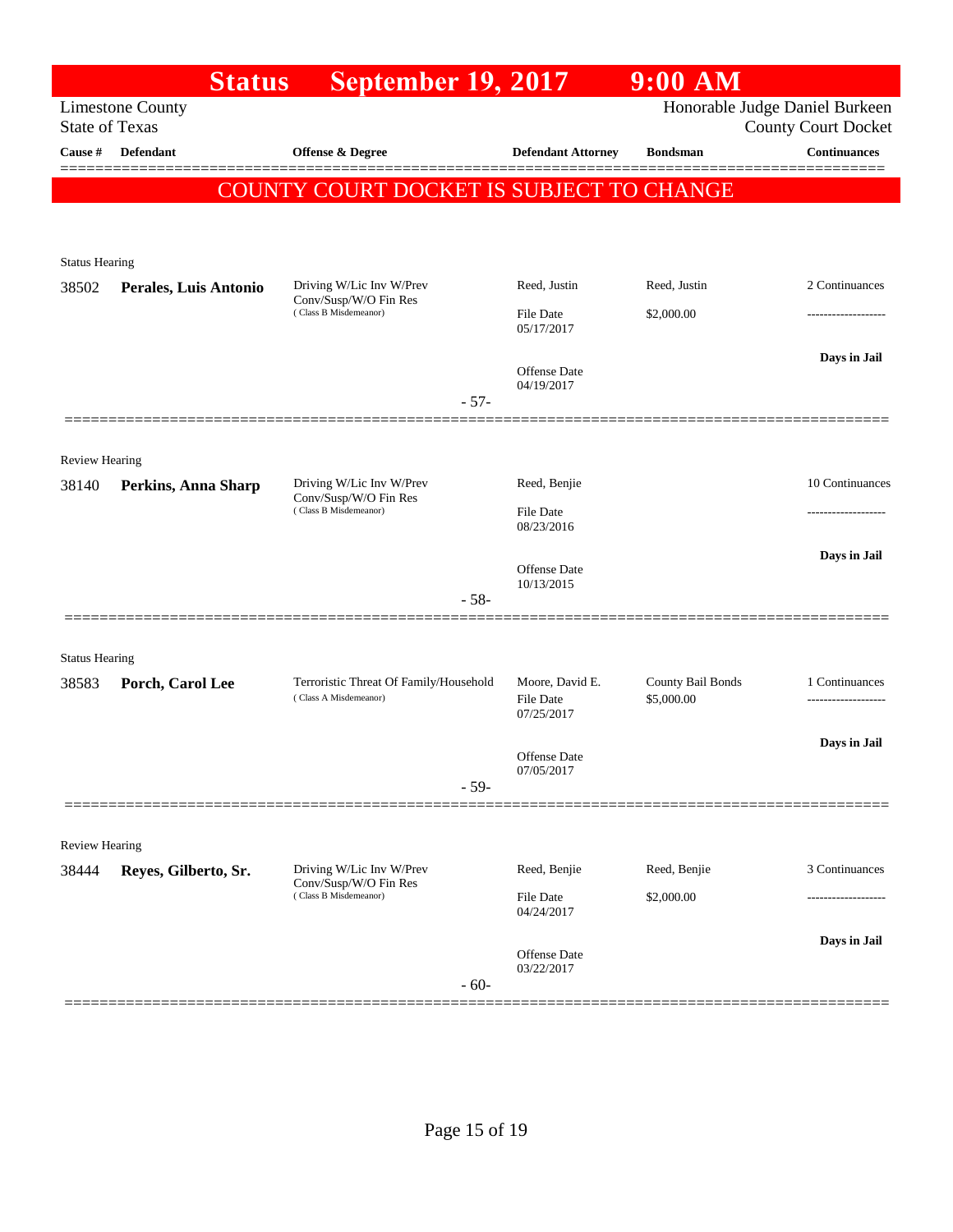| Honorable Judge Daniel Burkeen<br><b>Limestone County</b><br><b>State of Texas</b><br><b>County Court Docket</b><br><b>Continuances</b><br>Cause #<br><b>Defendant</b><br>Offense & Degree<br><b>Defendant Attorney</b><br><b>Bondsman</b><br><b>COUNTY COURT DOCKET IS SUBJECT TO CHANGE</b><br><b>Status Hearing</b><br>County Bail Bonds<br>1 Continuances<br>Driving W/Lic Inv W/Prev<br>Rivera, Refugio<br>Conv/Susp/W/O Fin Res<br><b>Martinez</b><br>(Class B Misdemeanor)<br><b>File Date</b><br>\$2,000.00<br>07/07/2017<br>Days in Jail<br><b>Offense Date</b><br>06/03/2017<br>$-61-$<br><b>Status Hearing</b><br>3 Continuances<br>Poss Marij <2oz<br>Reed, Stephen M.<br>Stephen Reed<br><b>Robertson, Dax</b><br><b>Eugene</b><br>(Class B Misdemeanor)<br><b>File Date</b><br>\$1,500.00<br>05/10/2017<br>Days in Jail<br><b>Offense Date</b><br>04/07/2017<br>$-62-$<br><b>Status Hearing</b><br>3 Continuances<br>Driving While Intoxicated/Open Alch<br>Reed, Stephen M.<br>County Bail Bonds<br>38504<br><b>Robertson, Dax</b><br>Container<br><b>Eugene</b><br>(Class B Misdemeanor)<br>\$2,000.00<br><b>File Date</b><br>05/19/2017<br>Days in Jail<br><b>Offense Date</b><br>04/29/2017<br>$-63-$<br><b>Status Hearing</b><br>2 Continuances<br>Interfer W/Emergency Req For<br>Latray, Michelle J.<br>County Bail Bonds<br><b>Robinson, Antoine</b><br>Assistance<br><b>Dwayne</b><br>(Class A Misdemeanor)<br><b>File Date</b><br>\$3,000.00<br>06/20/2017<br>Days in Jail<br><b>Offense Date</b><br>04/27/2017<br>$-64-$ |       | <b>Status</b> | <b>September 19, 2017</b> | 9:00 AM |  |
|---------------------------------------------------------------------------------------------------------------------------------------------------------------------------------------------------------------------------------------------------------------------------------------------------------------------------------------------------------------------------------------------------------------------------------------------------------------------------------------------------------------------------------------------------------------------------------------------------------------------------------------------------------------------------------------------------------------------------------------------------------------------------------------------------------------------------------------------------------------------------------------------------------------------------------------------------------------------------------------------------------------------------------------------------------------------------------------------------------------------------------------------------------------------------------------------------------------------------------------------------------------------------------------------------------------------------------------------------------------------------------------------------------------------------------------------------------------------------------------------------------------------------------------------------|-------|---------------|---------------------------|---------|--|
|                                                                                                                                                                                                                                                                                                                                                                                                                                                                                                                                                                                                                                                                                                                                                                                                                                                                                                                                                                                                                                                                                                                                                                                                                                                                                                                                                                                                                                                                                                                                                   |       |               |                           |         |  |
|                                                                                                                                                                                                                                                                                                                                                                                                                                                                                                                                                                                                                                                                                                                                                                                                                                                                                                                                                                                                                                                                                                                                                                                                                                                                                                                                                                                                                                                                                                                                                   |       |               |                           |         |  |
|                                                                                                                                                                                                                                                                                                                                                                                                                                                                                                                                                                                                                                                                                                                                                                                                                                                                                                                                                                                                                                                                                                                                                                                                                                                                                                                                                                                                                                                                                                                                                   |       |               |                           |         |  |
|                                                                                                                                                                                                                                                                                                                                                                                                                                                                                                                                                                                                                                                                                                                                                                                                                                                                                                                                                                                                                                                                                                                                                                                                                                                                                                                                                                                                                                                                                                                                                   |       |               |                           |         |  |
|                                                                                                                                                                                                                                                                                                                                                                                                                                                                                                                                                                                                                                                                                                                                                                                                                                                                                                                                                                                                                                                                                                                                                                                                                                                                                                                                                                                                                                                                                                                                                   |       |               |                           |         |  |
|                                                                                                                                                                                                                                                                                                                                                                                                                                                                                                                                                                                                                                                                                                                                                                                                                                                                                                                                                                                                                                                                                                                                                                                                                                                                                                                                                                                                                                                                                                                                                   |       |               |                           |         |  |
|                                                                                                                                                                                                                                                                                                                                                                                                                                                                                                                                                                                                                                                                                                                                                                                                                                                                                                                                                                                                                                                                                                                                                                                                                                                                                                                                                                                                                                                                                                                                                   | 38560 |               |                           |         |  |
|                                                                                                                                                                                                                                                                                                                                                                                                                                                                                                                                                                                                                                                                                                                                                                                                                                                                                                                                                                                                                                                                                                                                                                                                                                                                                                                                                                                                                                                                                                                                                   |       |               |                           |         |  |
|                                                                                                                                                                                                                                                                                                                                                                                                                                                                                                                                                                                                                                                                                                                                                                                                                                                                                                                                                                                                                                                                                                                                                                                                                                                                                                                                                                                                                                                                                                                                                   |       |               |                           |         |  |
|                                                                                                                                                                                                                                                                                                                                                                                                                                                                                                                                                                                                                                                                                                                                                                                                                                                                                                                                                                                                                                                                                                                                                                                                                                                                                                                                                                                                                                                                                                                                                   |       |               |                           |         |  |
|                                                                                                                                                                                                                                                                                                                                                                                                                                                                                                                                                                                                                                                                                                                                                                                                                                                                                                                                                                                                                                                                                                                                                                                                                                                                                                                                                                                                                                                                                                                                                   |       |               |                           |         |  |
|                                                                                                                                                                                                                                                                                                                                                                                                                                                                                                                                                                                                                                                                                                                                                                                                                                                                                                                                                                                                                                                                                                                                                                                                                                                                                                                                                                                                                                                                                                                                                   |       |               |                           |         |  |
|                                                                                                                                                                                                                                                                                                                                                                                                                                                                                                                                                                                                                                                                                                                                                                                                                                                                                                                                                                                                                                                                                                                                                                                                                                                                                                                                                                                                                                                                                                                                                   | 38495 |               |                           |         |  |
|                                                                                                                                                                                                                                                                                                                                                                                                                                                                                                                                                                                                                                                                                                                                                                                                                                                                                                                                                                                                                                                                                                                                                                                                                                                                                                                                                                                                                                                                                                                                                   |       |               |                           |         |  |
|                                                                                                                                                                                                                                                                                                                                                                                                                                                                                                                                                                                                                                                                                                                                                                                                                                                                                                                                                                                                                                                                                                                                                                                                                                                                                                                                                                                                                                                                                                                                                   |       |               |                           |         |  |
|                                                                                                                                                                                                                                                                                                                                                                                                                                                                                                                                                                                                                                                                                                                                                                                                                                                                                                                                                                                                                                                                                                                                                                                                                                                                                                                                                                                                                                                                                                                                                   |       |               |                           |         |  |
|                                                                                                                                                                                                                                                                                                                                                                                                                                                                                                                                                                                                                                                                                                                                                                                                                                                                                                                                                                                                                                                                                                                                                                                                                                                                                                                                                                                                                                                                                                                                                   |       |               |                           |         |  |
|                                                                                                                                                                                                                                                                                                                                                                                                                                                                                                                                                                                                                                                                                                                                                                                                                                                                                                                                                                                                                                                                                                                                                                                                                                                                                                                                                                                                                                                                                                                                                   |       |               |                           |         |  |
|                                                                                                                                                                                                                                                                                                                                                                                                                                                                                                                                                                                                                                                                                                                                                                                                                                                                                                                                                                                                                                                                                                                                                                                                                                                                                                                                                                                                                                                                                                                                                   |       |               |                           |         |  |
|                                                                                                                                                                                                                                                                                                                                                                                                                                                                                                                                                                                                                                                                                                                                                                                                                                                                                                                                                                                                                                                                                                                                                                                                                                                                                                                                                                                                                                                                                                                                                   |       |               |                           |         |  |
|                                                                                                                                                                                                                                                                                                                                                                                                                                                                                                                                                                                                                                                                                                                                                                                                                                                                                                                                                                                                                                                                                                                                                                                                                                                                                                                                                                                                                                                                                                                                                   |       |               |                           |         |  |
|                                                                                                                                                                                                                                                                                                                                                                                                                                                                                                                                                                                                                                                                                                                                                                                                                                                                                                                                                                                                                                                                                                                                                                                                                                                                                                                                                                                                                                                                                                                                                   |       |               |                           |         |  |
|                                                                                                                                                                                                                                                                                                                                                                                                                                                                                                                                                                                                                                                                                                                                                                                                                                                                                                                                                                                                                                                                                                                                                                                                                                                                                                                                                                                                                                                                                                                                                   |       |               |                           |         |  |
|                                                                                                                                                                                                                                                                                                                                                                                                                                                                                                                                                                                                                                                                                                                                                                                                                                                                                                                                                                                                                                                                                                                                                                                                                                                                                                                                                                                                                                                                                                                                                   |       |               |                           |         |  |
|                                                                                                                                                                                                                                                                                                                                                                                                                                                                                                                                                                                                                                                                                                                                                                                                                                                                                                                                                                                                                                                                                                                                                                                                                                                                                                                                                                                                                                                                                                                                                   |       |               |                           |         |  |
|                                                                                                                                                                                                                                                                                                                                                                                                                                                                                                                                                                                                                                                                                                                                                                                                                                                                                                                                                                                                                                                                                                                                                                                                                                                                                                                                                                                                                                                                                                                                                   |       |               |                           |         |  |
|                                                                                                                                                                                                                                                                                                                                                                                                                                                                                                                                                                                                                                                                                                                                                                                                                                                                                                                                                                                                                                                                                                                                                                                                                                                                                                                                                                                                                                                                                                                                                   | 38541 |               |                           |         |  |
|                                                                                                                                                                                                                                                                                                                                                                                                                                                                                                                                                                                                                                                                                                                                                                                                                                                                                                                                                                                                                                                                                                                                                                                                                                                                                                                                                                                                                                                                                                                                                   |       |               |                           |         |  |
|                                                                                                                                                                                                                                                                                                                                                                                                                                                                                                                                                                                                                                                                                                                                                                                                                                                                                                                                                                                                                                                                                                                                                                                                                                                                                                                                                                                                                                                                                                                                                   |       |               |                           |         |  |
|                                                                                                                                                                                                                                                                                                                                                                                                                                                                                                                                                                                                                                                                                                                                                                                                                                                                                                                                                                                                                                                                                                                                                                                                                                                                                                                                                                                                                                                                                                                                                   |       |               |                           |         |  |
|                                                                                                                                                                                                                                                                                                                                                                                                                                                                                                                                                                                                                                                                                                                                                                                                                                                                                                                                                                                                                                                                                                                                                                                                                                                                                                                                                                                                                                                                                                                                                   |       |               |                           |         |  |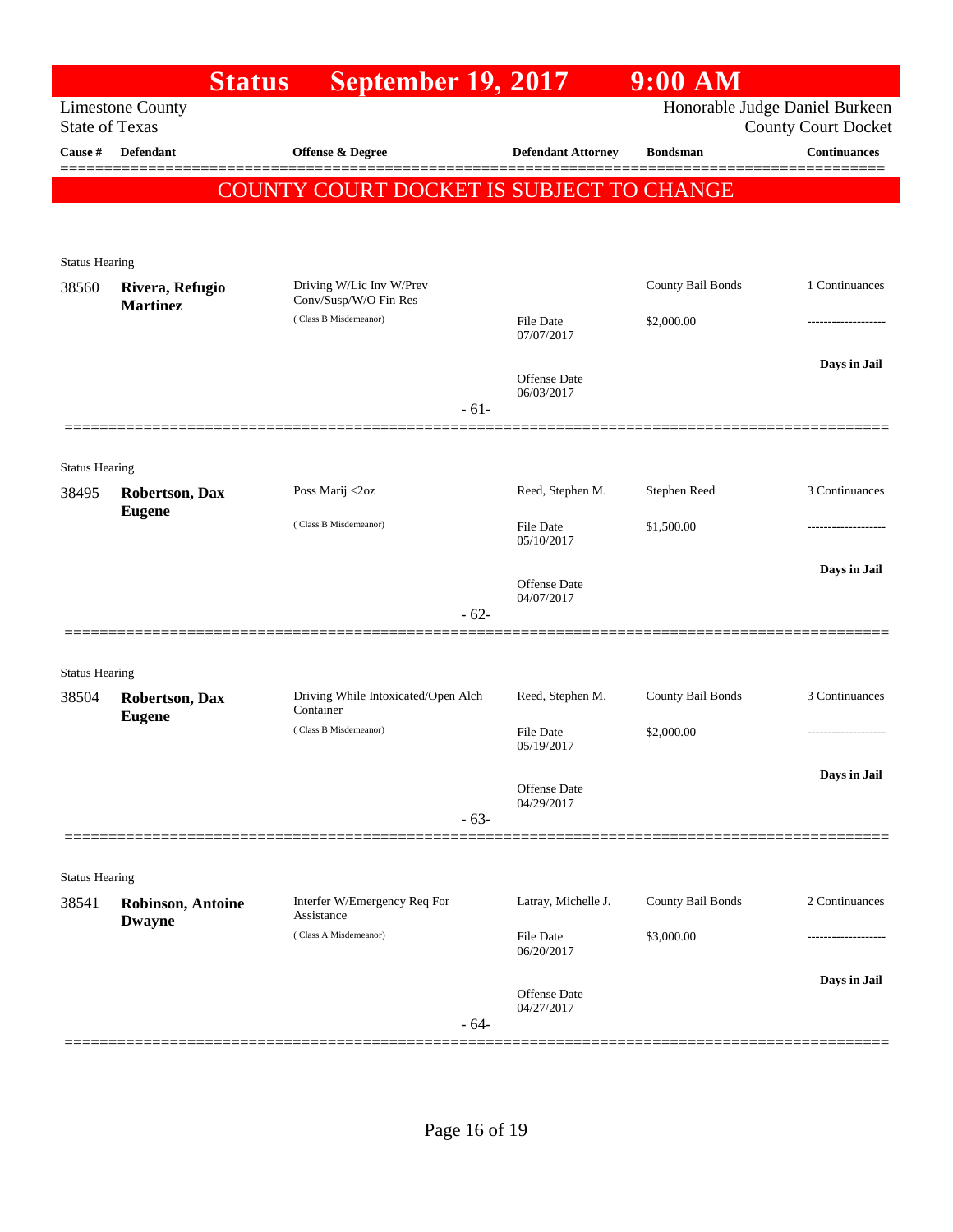|                       | <b>Status</b>                             | <b>September 19, 2017</b>                            |                                   | $9:00$ AM         |                                                   |
|-----------------------|-------------------------------------------|------------------------------------------------------|-----------------------------------|-------------------|---------------------------------------------------|
| <b>State of Texas</b> | <b>Limestone County</b>                   |                                                      |                                   |                   | Honorable Judge Daniel Burkeen                    |
| Cause #               | Defendant                                 | Offense & Degree                                     | <b>Defendant Attorney</b>         | <b>Bondsman</b>   | <b>County Court Docket</b><br><b>Continuances</b> |
|                       |                                           |                                                      |                                   |                   | =====                                             |
|                       |                                           | COUNTY COURT DOCKET IS SUBJECT TO CHANGE             |                                   |                   |                                                   |
| <b>Status Hearing</b> |                                           |                                                      |                                   |                   |                                                   |
| 38542                 | <b>Robinson, Antoine</b><br><b>Dwayne</b> | <b>Assault Causes Bodily Injury Family</b><br>Member | Latray, Michelle J.               | County Bail Bonds | 2 Continuances                                    |
|                       |                                           | (Class A Misdemeanor)                                | File Date<br>06/20/2017           | \$3,000.00        |                                                   |
|                       |                                           |                                                      | Offense Date<br>04/27/2017        |                   | Days in Jail                                      |
|                       |                                           | $-65-$                                               |                                   |                   |                                                   |
| <b>Review Hearing</b> |                                           |                                                      |                                   |                   |                                                   |
| 38005                 | Solano, Sandra<br>Carolina                | <b>Assault Causes Bodily Injury Family</b><br>Member |                                   | Player Bail Bonds | 9 Continuances                                    |
|                       |                                           | (Class A Misdemeanor)                                | File Date<br>05/27/2016           | \$3,000.00        |                                                   |
|                       |                                           |                                                      | Offense Date<br>04/02/2016        |                   | Days in Jail                                      |
|                       |                                           | $-66-$                                               |                                   |                   |                                                   |
| <b>Status Hearing</b> |                                           |                                                      |                                   |                   |                                                   |
| 38247                 | Strain, Jakeldrick<br>Jaquawn             | Poss Marij <2oz                                      | Reed, Benjie                      | Reed, Benjie      | 5 Continuances                                    |
|                       |                                           | (Class B Misdemeanor)                                | <b>File Date</b><br>11/17/2016    | \$5,000.00        |                                                   |
|                       |                                           |                                                      | Offense Date<br>10/22/2016        |                   | Days in Jail                                      |
|                       |                                           | $-67-$                                               |                                   |                   |                                                   |
| <b>Status Hearing</b> |                                           |                                                      |                                   |                   |                                                   |
| 38557                 | <b>Thompson, Stephanie</b><br><b>Ruth</b> | Driving W/Lic Inv W/Prev<br>Conv/Susp/W/O Fin Res    | Moore, David E.                   | Personal Bond     | 1 Continuances                                    |
|                       |                                           | (Class B Misdemeanor)                                | <b>File Date</b><br>06/30/2017    | \$2,000.00        | .                                                 |
|                       |                                           |                                                      | <b>Offense Date</b><br>05/22/2017 |                   | Days in Jail                                      |
|                       |                                           | $-68-$                                               |                                   |                   |                                                   |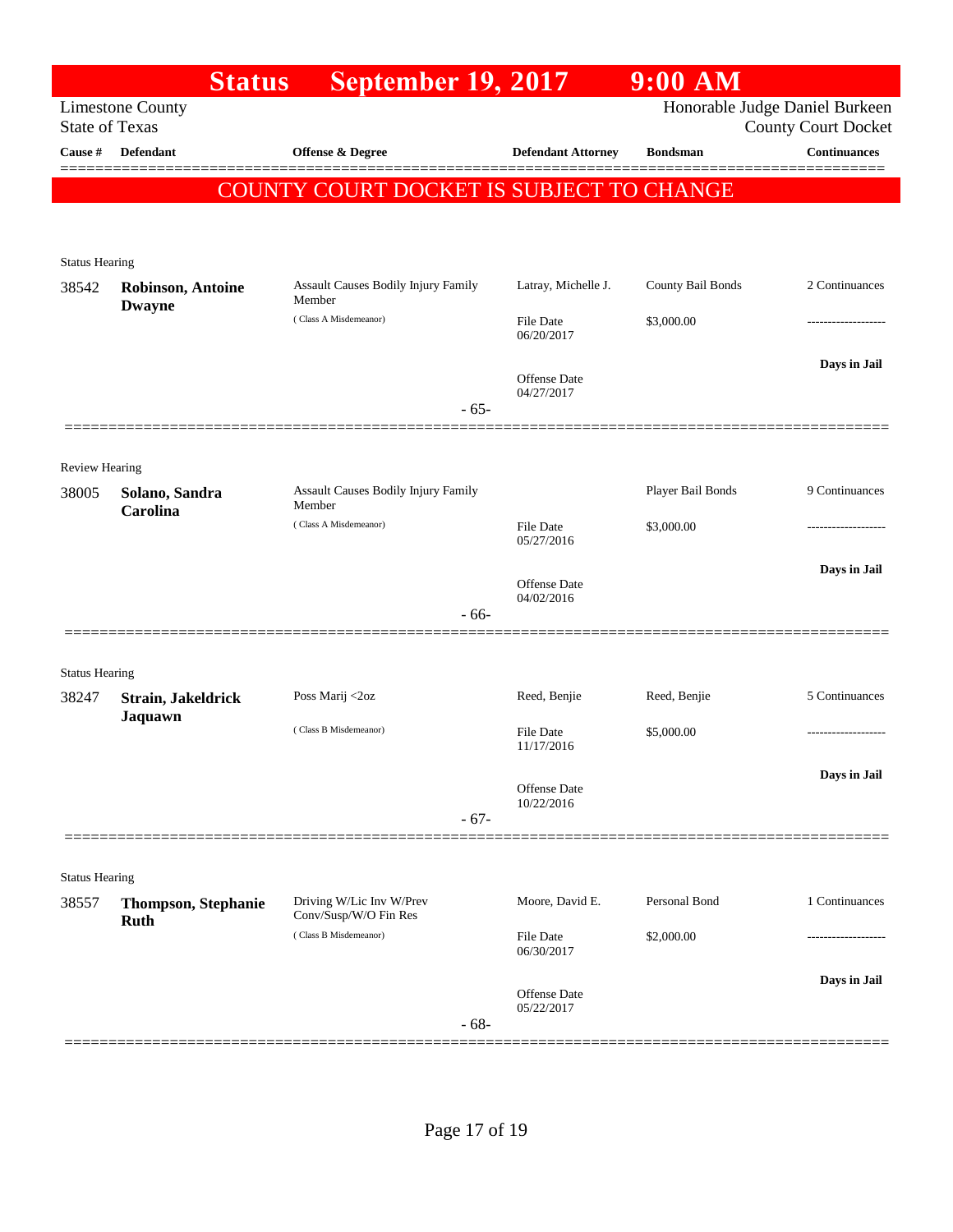|                                | <b>Status</b>                           | <b>September 19, 2017</b>                                                  |                                         | 9:00 AM                    |                                                              |
|--------------------------------|-----------------------------------------|----------------------------------------------------------------------------|-----------------------------------------|----------------------------|--------------------------------------------------------------|
| <b>State of Texas</b>          | <b>Limestone County</b>                 |                                                                            |                                         |                            | Honorable Judge Daniel Burkeen<br><b>County Court Docket</b> |
| Cause #                        | <b>Defendant</b>                        | <b>Offense &amp; Degree</b>                                                | <b>Defendant Attorney</b>               | <b>Bondsman</b>            | <b>Continuances</b><br>=====                                 |
|                                |                                         | COUNTY COURT DOCKET IS SUBJECT TO CHANGE                                   |                                         |                            |                                                              |
| <b>Status Hearing</b>          |                                         |                                                                            |                                         |                            |                                                              |
| 38553                          | Vest, Jimmy Keith                       | Driving W/Lic Inv W/Prev<br>Conv/Susp/W/O Fin Res<br>(Class B Misdemeanor) | Latray, Michelle J.                     | Personal Bond              | 1 Continuances                                               |
|                                |                                         |                                                                            | <b>File Date</b><br>06/26/2017          | \$2,000.00                 |                                                              |
|                                |                                         | $-69-$                                                                     | Offense Date<br>05/19/2017              |                            | Days in Jail                                                 |
|                                |                                         |                                                                            |                                         |                            |                                                              |
| <b>Status Hearing</b><br>38425 | <b>Waldrop, Rachel</b><br><b>Deanne</b> | False Drug Test Falsification Device                                       | Reed, Benjie                            | Reed, Benjie               | 5 Continuances                                               |
|                                |                                         | (Class B Misdemeanor)                                                      | <b>File Date</b><br>04/18/2017          | \$2,000.00                 |                                                              |
|                                |                                         | $-70-$                                                                     | Offense Date<br>03/27/2017              |                            | Days in Jail                                                 |
|                                |                                         |                                                                            |                                         |                            |                                                              |
| <b>Status Hearing</b>          |                                         |                                                                            |                                         |                            |                                                              |
| 38379                          | Webb, Jeremy Wayne                      | Theft Prop <\$100 W/Prev Convic<br>(Class B Misdemeanor)                   | Reed, Benjie<br>File Date<br>02/17/2017 | Reed, Benjie<br>\$1,000.00 | 5 Continuances<br>                                           |
|                                |                                         |                                                                            | Offense Date<br>01/09/2017              |                            | Days in Jail                                                 |
|                                |                                         | $-71-$                                                                     |                                         |                            |                                                              |
| <b>Status Hearing</b>          |                                         |                                                                            |                                         |                            |                                                              |
| 38575                          | <b>White</b> , James<br>Livingston      | Driving While Intoxicated                                                  |                                         | County Bail Bonds          | 1 Continuances                                               |
|                                |                                         | (Class B Misdemeanor)                                                      | File Date<br>07/20/2017                 | \$1,500.00                 |                                                              |
|                                |                                         | $-72-$                                                                     | Offense Date<br>07/17/2017              |                            | Days in Jail                                                 |